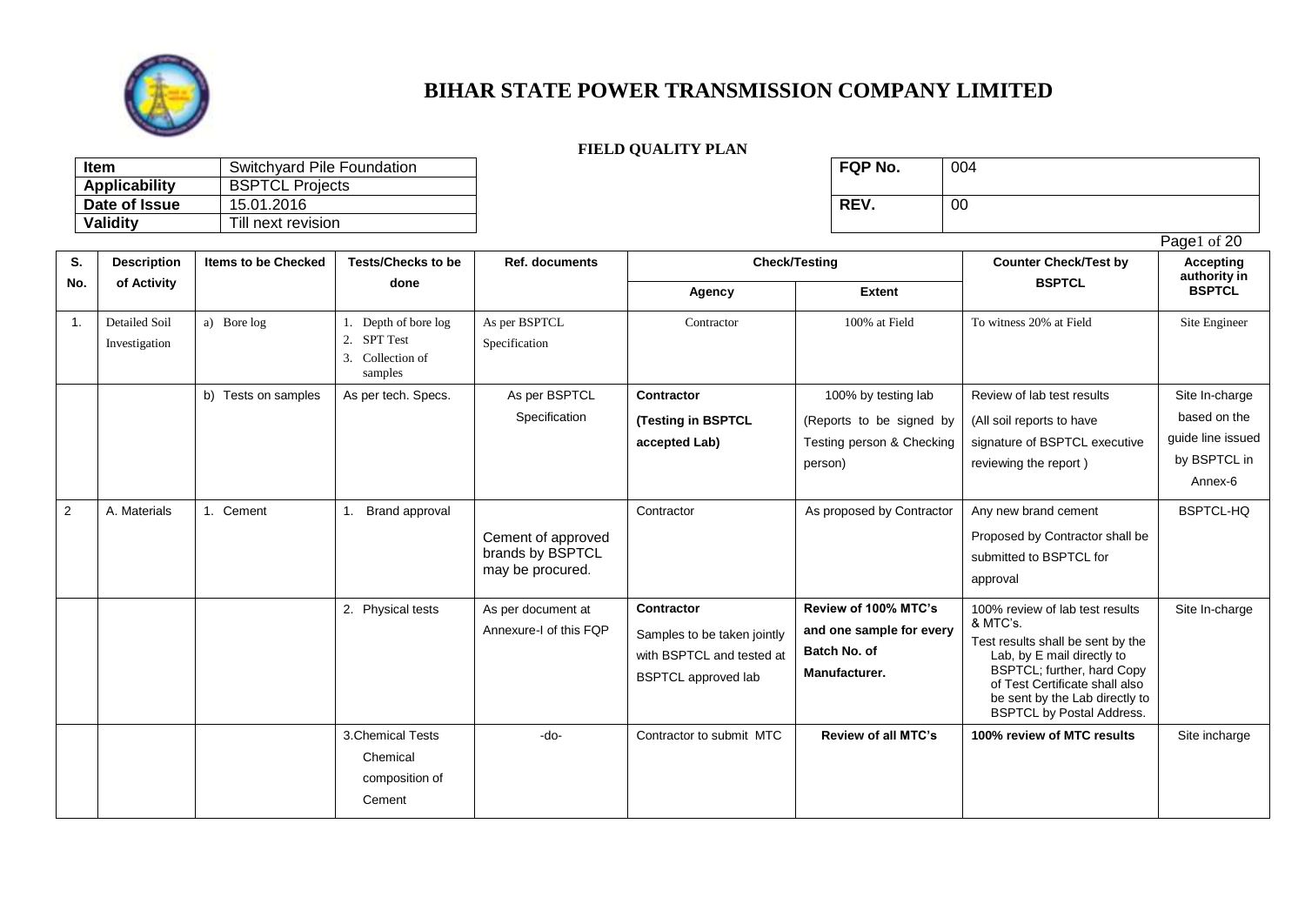

#### **FIELD QUALITY PLAN**

| Item                 | Switchyard Pile Foundation | <b>FQP No.</b> | 004 |
|----------------------|----------------------------|----------------|-----|
| <b>Applicability</b> | <b>BSPTCL Projects</b>     |                |     |
| Date of Issue        | 15.01.2016                 | REV.           | 00  |
| Validity             | Till next revision         |                |     |

| <b>FQP No.</b> | 004 |
|----------------|-----|
| REV.           | υu  |

Page2 of 20

| S.  | <b>Description</b> | <b>Items to be Checked</b>   | <b>Tests/Checks to be</b>                    | <b>Ref. documents</b>                                                                                                                                              |                          | <b>Check/Testing</b>                                                                                                                                                                                                                          | <b>Counter Check/Test by</b>                                                                                                                                                                                                                                               | <b>Accepting</b>              |  |
|-----|--------------------|------------------------------|----------------------------------------------|--------------------------------------------------------------------------------------------------------------------------------------------------------------------|--------------------------|-----------------------------------------------------------------------------------------------------------------------------------------------------------------------------------------------------------------------------------------------|----------------------------------------------------------------------------------------------------------------------------------------------------------------------------------------------------------------------------------------------------------------------------|-------------------------------|--|
| No. | of Activity        |                              | done                                         |                                                                                                                                                                    | Agency                   | <b>Extent</b>                                                                                                                                                                                                                                 | <b>BSPTCL</b>                                                                                                                                                                                                                                                              | authority in<br><b>BSPTCL</b> |  |
|     |                    | 2. a) Reinforcement<br>Steel | 1. Source approval                           | May be procured either<br>from main producers<br>directly or through the<br>authorized dealers<br>who can produce MTC<br>from main producers<br>with traceability. | Contractor               | As proposed by Contractor                                                                                                                                                                                                                     | Material shall be supplied from<br>Main producers / authorized<br>dealers.                                                                                                                                                                                                 | Site In-charge                |  |
|     |                    |                              | 2. Physical and<br>Chemical analysis<br>test | As per annexure-2 of<br>this FQP                                                                                                                                   | Contractor to submit MTC | 100% MTC's<br>One sample* / 500 MT /<br>Manufacturer shall be<br>jointly sealed by<br><b>BSPTCL</b> and tested at<br><b>BSPTCL</b> approved<br>Lab.<br>*Note: All sizes of 10mm<br>and above shall be<br>taken for testing in<br>every 500MT. | 100% review of MTC &<br>embossing.<br>Review of lab test results.<br>Test results shall be sent by the<br>Lab, by E mail directly to<br>BSPTCL; further, hard Copy of<br>Test Certificate shall also be<br>sent by the Lab directly to<br><b>BSPTCL</b> by Postal Address. | Site In-charge                |  |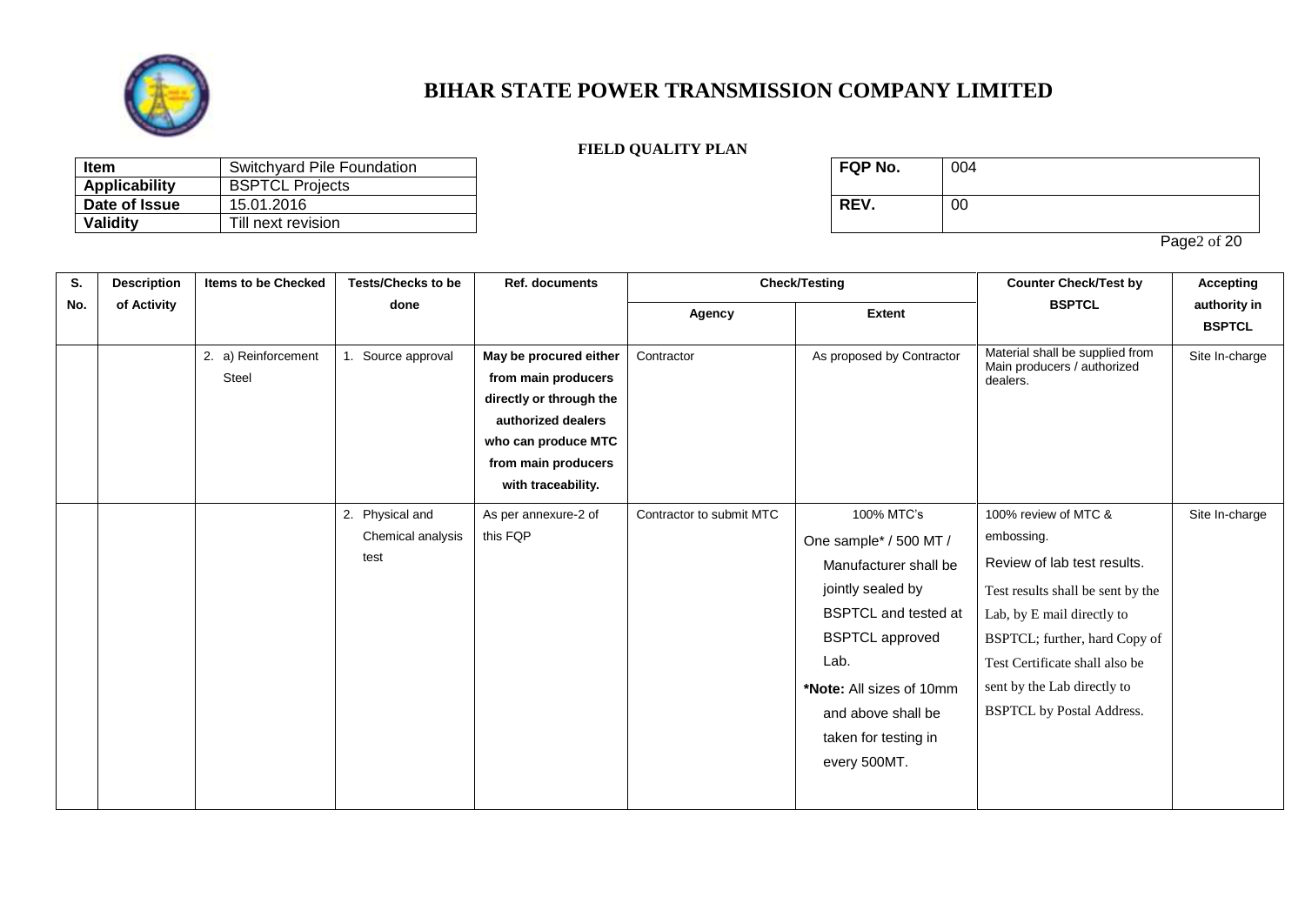

#### **FIELD QUALITY PLAN**

| ltem          | Switchyard Pile Foundation | <b>FQP No.</b> | 004 |
|---------------|----------------------------|----------------|-----|
| Applicability | <b>BSPTCL Projects</b>     |                |     |
| Date of Issue | 15.01.2016                 | REV.           | 00  |
| Validity      | Till next revision         |                |     |

| FQP No. | 004 |
|---------|-----|
| REV.    | 00  |

Page<sub>3</sub> of 20 **S. No. Description of Activity Items to be Checked Tests/Checks to be done Ref. documents Check/Testing Counter Check/Test by BSPTCL Accepting authority in BSPTCL Agency Extent** 3. Coarse **Aggregates** 1. Source approval **Source with materials meeting BSPTCL Specification** Contractor **Proposed by the Contractor,** indicating the location of the quarry and based on the test results of Joint samples tested in BSPTCL accepted lab To review the proposal based on the documents Project Incharge. Once approved, the particular quarry shall be used for all the running contracts under various Packages . 2. Physical tests **As per document at Annexure-3 of this FQP**  Samples to be taken jointly and tested in BSPTCL accepted lab **One sample per 200 cum or part thereof, Samples to be tested by Contractor in BSPTCL accepted lab.**  100% review of lab test results. **Out of these 100% samples, BSPTCL shall witness 5 samples selected at random, spread during the overall execution period of contract.**  Site In-charge 4. Fine aggregate 1. Source approval **Source with materials meeting BSPTCL Specification** Contractor **Proposed by the Contractor,** indicating the location of the quarry and based on the results of Joint samples tested in BSPTCL accepted lab. To review the proposal based on the documents. Project In-charge Once approved, the particular source shall be used for all the running contracts under various Packages . 2. Physical test **As per Annexure-4 of this FQP**  Samples to be taken jointly and tested in BSPTCL One sample per 200 cum or part thereof, Samples to be tested by Contractor in BSPTCL accepted lab. **100% review of lab test results** Site Incharge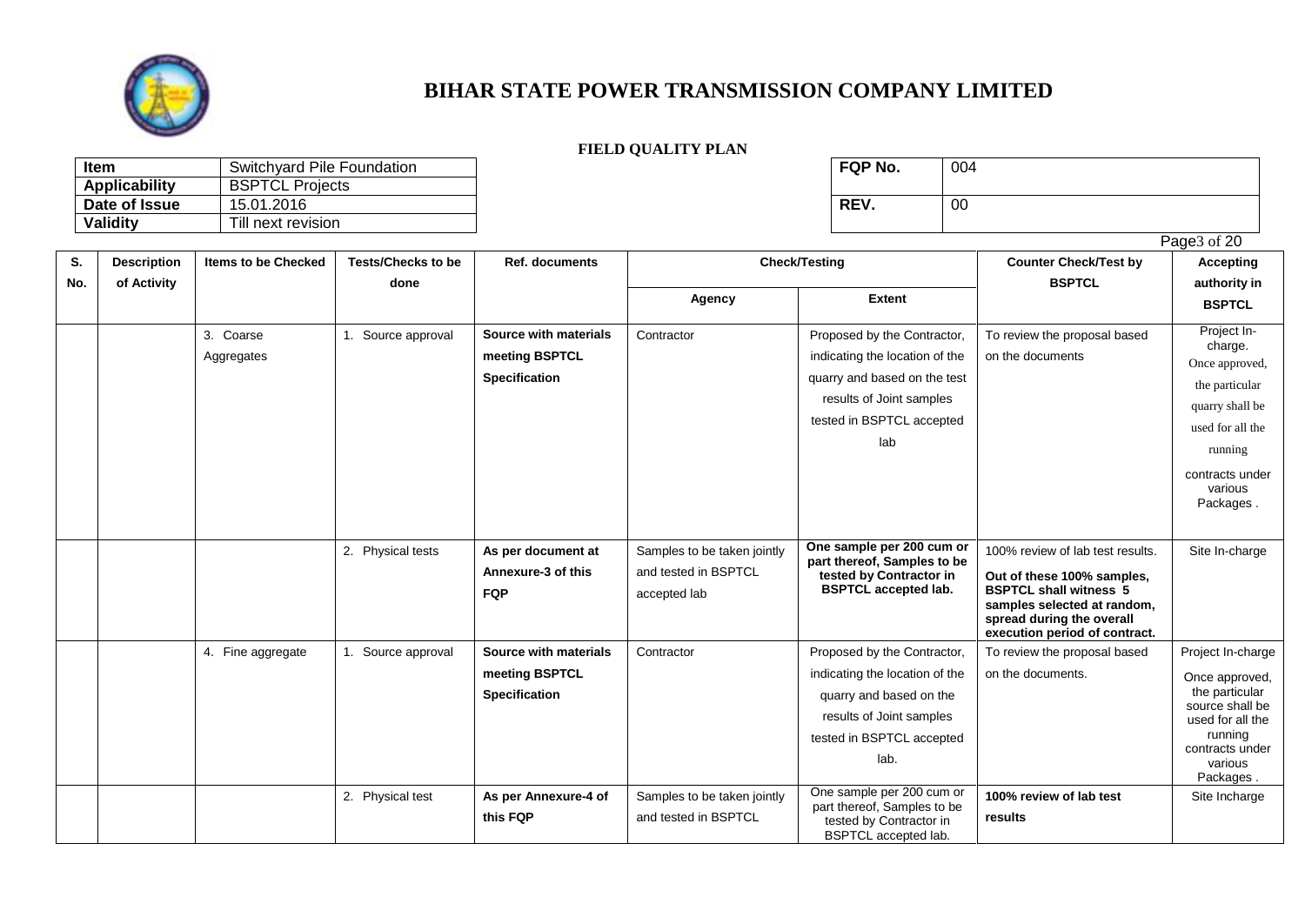

| <b>Item</b>   | Switchyard Pile Foundation | <b>FQP No.</b> | 004 |
|---------------|----------------------------|----------------|-----|
| Applicability | <b>BSPTCL Projects</b>     |                |     |
| Date of Issue | 15.01.2016                 | REV.           | -00 |
| Validity      | Till next revision         |                |     |

| FQP No. | 004                       |             |
|---------|---------------------------|-------------|
|         |                           |             |
|         |                           |             |
| REV.    | 00                        |             |
|         |                           |             |
|         |                           |             |
|         |                           | Page4 of 20 |
|         |                           |             |
|         | Out of those 100% camples |             |

|                                            |                                                   |                                                                    |              |                            |                                                                                                                                                                     | Page4 of 20    |
|--------------------------------------------|---------------------------------------------------|--------------------------------------------------------------------|--------------|----------------------------|---------------------------------------------------------------------------------------------------------------------------------------------------------------------|----------------|
|                                            |                                                   |                                                                    | accepted lab |                            | Out of these 100% samples,<br><b>BSPTCL shall witness at TPL,</b><br>5 samples selected at<br>random, spread during the<br>overall execution period of<br>contract. |                |
| 5. Water                                   | 1. Cleanliness                                    | <b>BSPTCL Specification</b><br>(Water shall be fresh<br>and clean) | Contractor   | 100% visual check at Field | Verification at random                                                                                                                                              | Site Engineer  |
|                                            | 2. PH Value                                       | $-$ do $-$                                                         | Contractor   | One sample per source      | 100% review of the test results<br>Ph value not less than 6                                                                                                         | Site Engineer  |
| <b>B)</b> Before<br>concreting of<br>piles | 1. Check for center<br>line of each pile          | <b>Construction Drawings</b>                                       | Contractor   | 100%                       | 100%                                                                                                                                                                | Site Incharge. |
|                                            | 2. Check for dia &<br>verticality of each<br>pile | $-do-$                                                             | $-do-$       | $-do-$                     | $-do-$                                                                                                                                                              | $-do-$         |
|                                            | 3. Check for depth of<br>each pile                | $-do-$                                                             | -do-         | $-do-$                     | $-do-$                                                                                                                                                              | $-do-$         |
|                                            | 4 Diameter of<br>borehole                         | $-do-$                                                             | $-do-$       | -do-                       | $-do-$                                                                                                                                                              | $-do-$         |
|                                            | 5. Cut off & Founding<br>level of each pile       | $-do-$                                                             | -do-         | $-do-$                     | $-do-$                                                                                                                                                              | $-do-$         |
|                                            | 6 Sp. Gravity of<br>bentonite slurry              | As per IS 2911                                                     | $-do-$       | -do-                       | -do-                                                                                                                                                                | -do-           |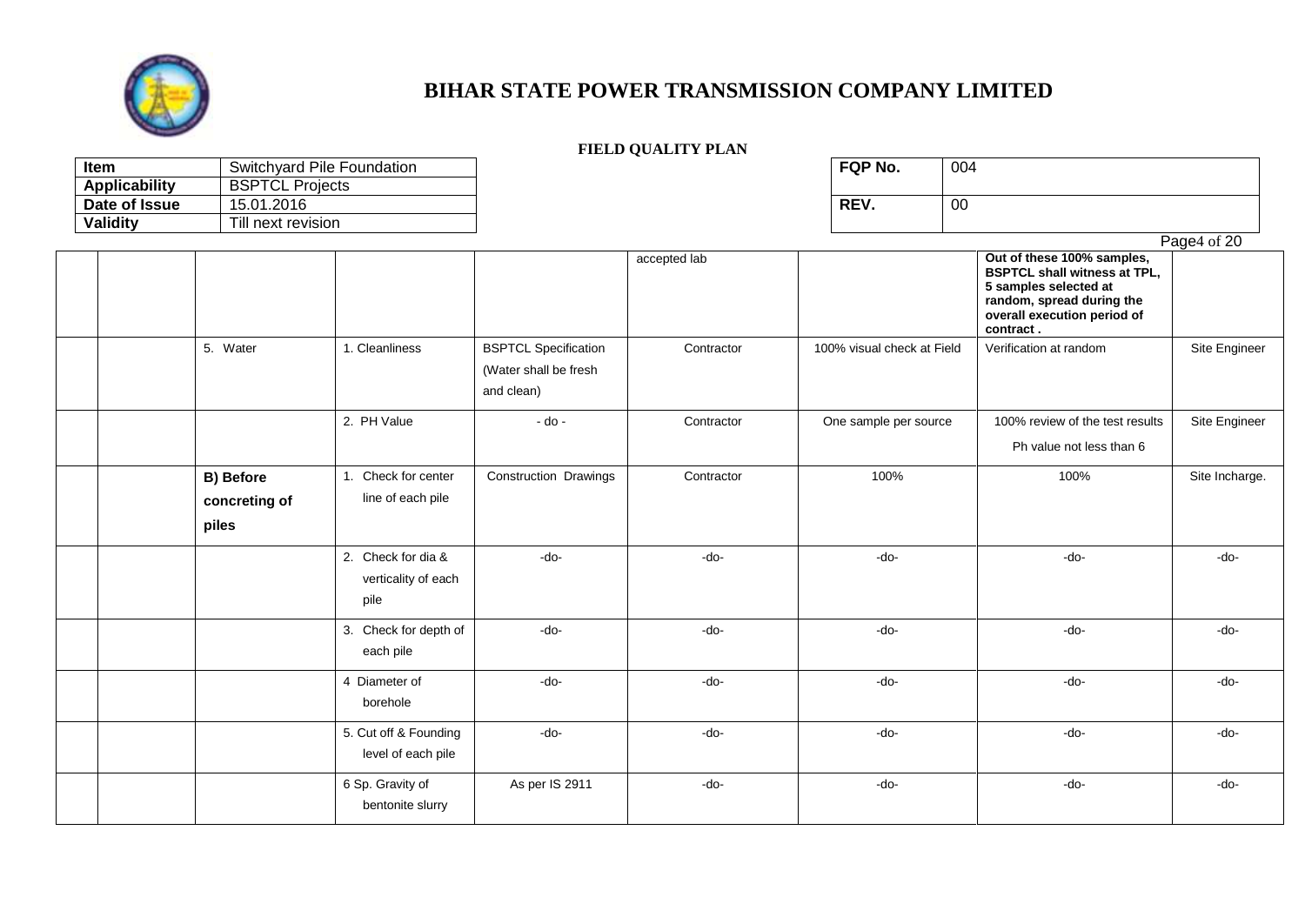

| <b>Item</b>   | Switchyard Pile Foundation | FQP No. | 004 |
|---------------|----------------------------|---------|-----|
| Applicability | <b>BSPTCL Projects</b>     |         |     |
| Date of Issue | 15.01.2016                 | REV.    | -00 |
| Validity      | Till next revision         |         |     |

| FQP No. | 004 |
|---------|-----|
| REV.    | 00  |

|                                        |                                                          |                                                 |                                       |                                                                                                                                                                                                                                                                                                                                |                                                                                                                                                                                                                                                                                                                                                                                                                                                                                                                                                                                                                                                                                               | Page5 of 20                                                                                                                                                                                                                                                               |
|----------------------------------------|----------------------------------------------------------|-------------------------------------------------|---------------------------------------|--------------------------------------------------------------------------------------------------------------------------------------------------------------------------------------------------------------------------------------------------------------------------------------------------------------------------------|-----------------------------------------------------------------------------------------------------------------------------------------------------------------------------------------------------------------------------------------------------------------------------------------------------------------------------------------------------------------------------------------------------------------------------------------------------------------------------------------------------------------------------------------------------------------------------------------------------------------------------------------------------------------------------------------------|---------------------------------------------------------------------------------------------------------------------------------------------------------------------------------------------------------------------------------------------------------------------------|
|                                        | 7. Placement of<br>reinforcement steel<br>and its cover. | Bar bending schedule<br>of construction drawing | $-do-$                                | $-do-$                                                                                                                                                                                                                                                                                                                         | -do-                                                                                                                                                                                                                                                                                                                                                                                                                                                                                                                                                                                                                                                                                          | $-do-$                                                                                                                                                                                                                                                                    |
| C) During concreting<br>a) Workability | Slump test                                               | $100 - 150$ mm as per<br><b>BSPTCL Spec.</b>    | Contractor                            | Every one hour for each pile                                                                                                                                                                                                                                                                                                   | 100% at field                                                                                                                                                                                                                                                                                                                                                                                                                                                                                                                                                                                                                                                                                 | Site Incharge.                                                                                                                                                                                                                                                            |
| b) Concrete<br>strength                | Cubes<br>compressive<br>strength                         | As per BSPTCL<br>Specn. & Annexure-5            | Contractor.( at BSPTCL<br>Appd. Lab.) | Two set of cubes(3 Nos.<br>cubes for each set) for<br>each pile and tested one<br>set for 7 days strength and<br>one set for 28days<br>strength. For the Pile<br>caps, beams, Chimney,<br>one set of 3 Nos. of cubes<br>for every 20 Cu.m. or part<br>thereof for each day of<br>concreting and tested for<br>28days strength. | a) 100% cubes for piles,<br>Pile caps, beams,<br>chimney etc. to be taken<br>in presence of BSPTCL<br>officials.<br>b) 100% review of test<br>results.<br>Normally testing shall be carried<br>out at the Cube Testing Facility<br>installed at BSPTCL premises,<br>in the witness of BSPTCL.<br>Alternatively, samples shall be<br>tested at BSPTCL approved<br>Labs.<br>In this case, test results shall be<br>sent by the Lab, by E mail<br>directly to BSPTCL; Further,<br>hard Copy of Test Certificate<br>shall also be sent by the Lab<br>directly to BSPTCL by Postal<br>Address.<br>Further, BSPTCL to witness<br>testing on 20% samples<br>and also to review 100% test<br>results. | Site Engr.<br>10% samples to<br>be witnessed at<br>TPL by BSPTCL<br>Site Engineer<br>and at least 5%<br>samples at<br>random, shall be<br>witnessed by<br>Site In-charge.<br>In-case of Site/<br><b>BSPTCL Lab,</b><br>100% witness by<br><b>BSPTCL</b><br>Representative |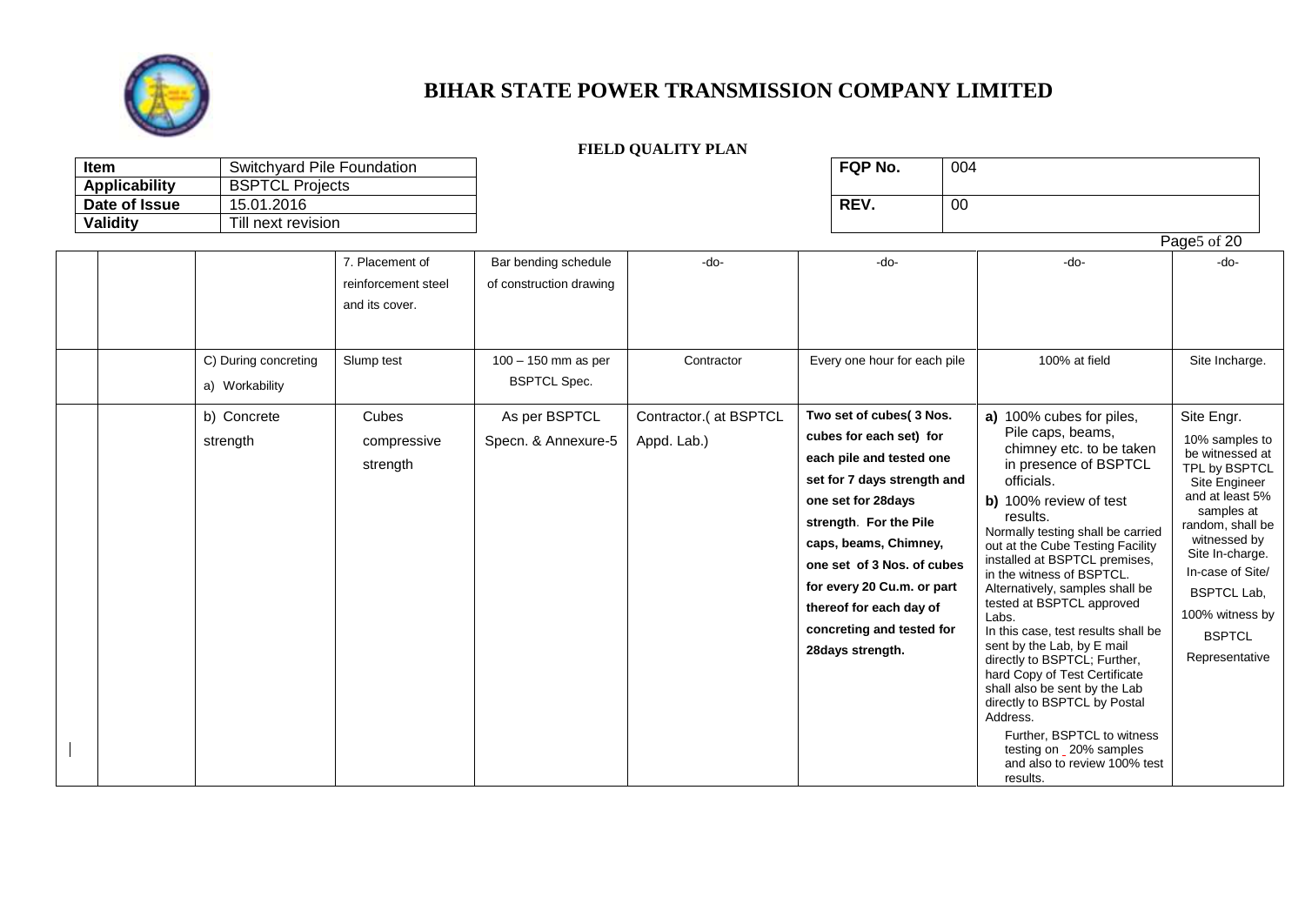

### **FIELD QUALITY PLAN**

| Item                 | Switchyard Pile Foundation | <b>FQP No.</b> | 004 |
|----------------------|----------------------------|----------------|-----|
| <b>Applicability</b> | <b>BSPTCL Projects</b>     |                |     |
| Date of Issue        | 15.01.2016                 | REV.           | 00  |
| Validity             | Till next revision         |                |     |

| FQP No. | 004 |
|---------|-----|
| REV.    | υu  |

Page6 of 20

| S.  | <b>Description</b>         | <b>Items to be Checked</b>                         | <b>Tests/Checks to be</b>                                  | <b>Ref. documents</b>                                                                           |             | <b>Check/Testing</b> |                      | <b>Accepting</b>              |  |
|-----|----------------------------|----------------------------------------------------|------------------------------------------------------------|-------------------------------------------------------------------------------------------------|-------------|----------------------|----------------------|-------------------------------|--|
| No. | of Activity                |                                                    | done                                                       |                                                                                                 | Agency      | <b>Extent</b>        | <b>BSPTCL</b>        | authority in<br><b>BSPTCL</b> |  |
|     |                            | c) Consumption of<br>Concrete Volume               | Rate of<br>concreting w.r.t.<br>length of built up<br>pile | <b>Theoretical Volume</b><br>(Actual volume<br>should be greater<br>than theoretical<br>volume) | Contractor. | every Pile           | 100%                 | Site Engineer                 |  |
|     |                            | D) Before<br>concreting of pile<br>caps & Pedestal |                                                            |                                                                                                 |             |                      |                      |                               |  |
|     |                            | a) Bottom of<br>excavated earth                    | Depth of foundation                                        | Appd. Drgs.                                                                                     | Contractor  | 100% at Field        | 100% check by BSPTCL | Site Incharge                 |  |
|     | b)Chipping<br>of Pile head | Pile head                                          | i) Removal of loose<br>Material                            | As per Specification &<br>IS:2911                                                               | Contractor  | 100%                 | 100%                 | Site Incharge                 |  |
|     |                            |                                                    | ii) Exposure of<br>reinforcement steel                     | As per Specification &<br>IS:2911                                                               | Contractor  | 100%                 | 100%                 | Site Incharge                 |  |
|     |                            |                                                    | iii) Cut off Level of<br>Pile                              | As per construction<br>drawings                                                                 | Contractor  | 100%                 | 100%                 | Site Incharge.                |  |
|     |                            |                                                    |                                                            |                                                                                                 |             |                      |                      |                               |  |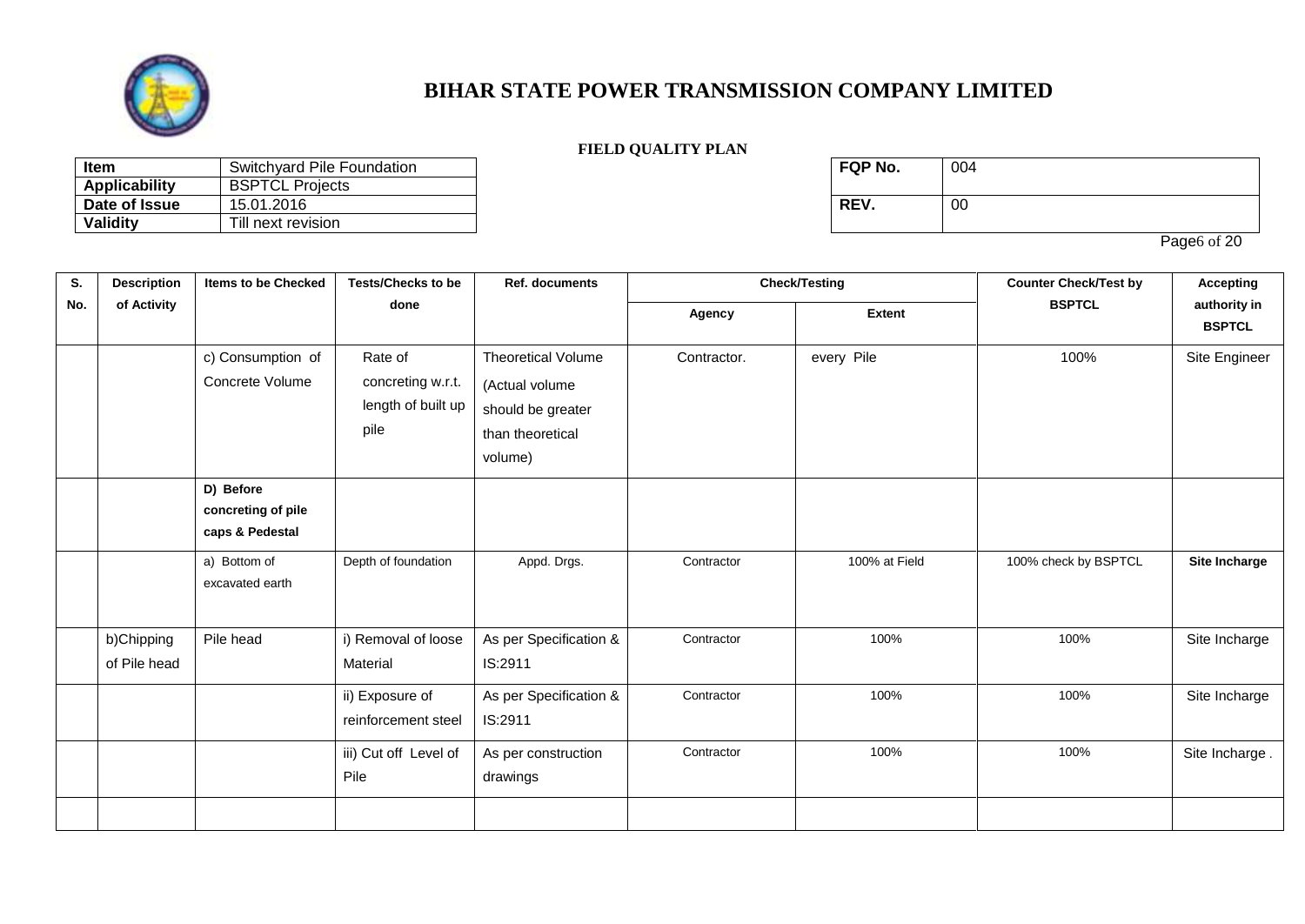

| Item<br>Switchyard Pile Foundation    |                        |                   |      | FQP No. | 004  |  |      |             |
|---------------------------------------|------------------------|-------------------|------|---------|------|--|------|-------------|
| <b>Applicability</b>                  | <b>BSPTCL Projects</b> |                   |      |         |      |  |      |             |
| Date of Issue<br>15.01.2016           |                        |                   |      | REV.    | 00   |  |      |             |
| Validity<br><b>Fill next revision</b> |                        |                   |      |         |      |  |      |             |
|                                       |                        |                   |      |         |      |  |      | Page7 of 20 |
|                                       | c) Stub/Anchor bolt    | Centre Line<br>1) | -do- | -do-    | -do- |  | -do- | -do-        |
|                                       | setting                |                   |      |         |      |  |      |             |
|                                       |                        | 2) Diagonals      | -do- | -do-    | -do- |  | -do- | -do-        |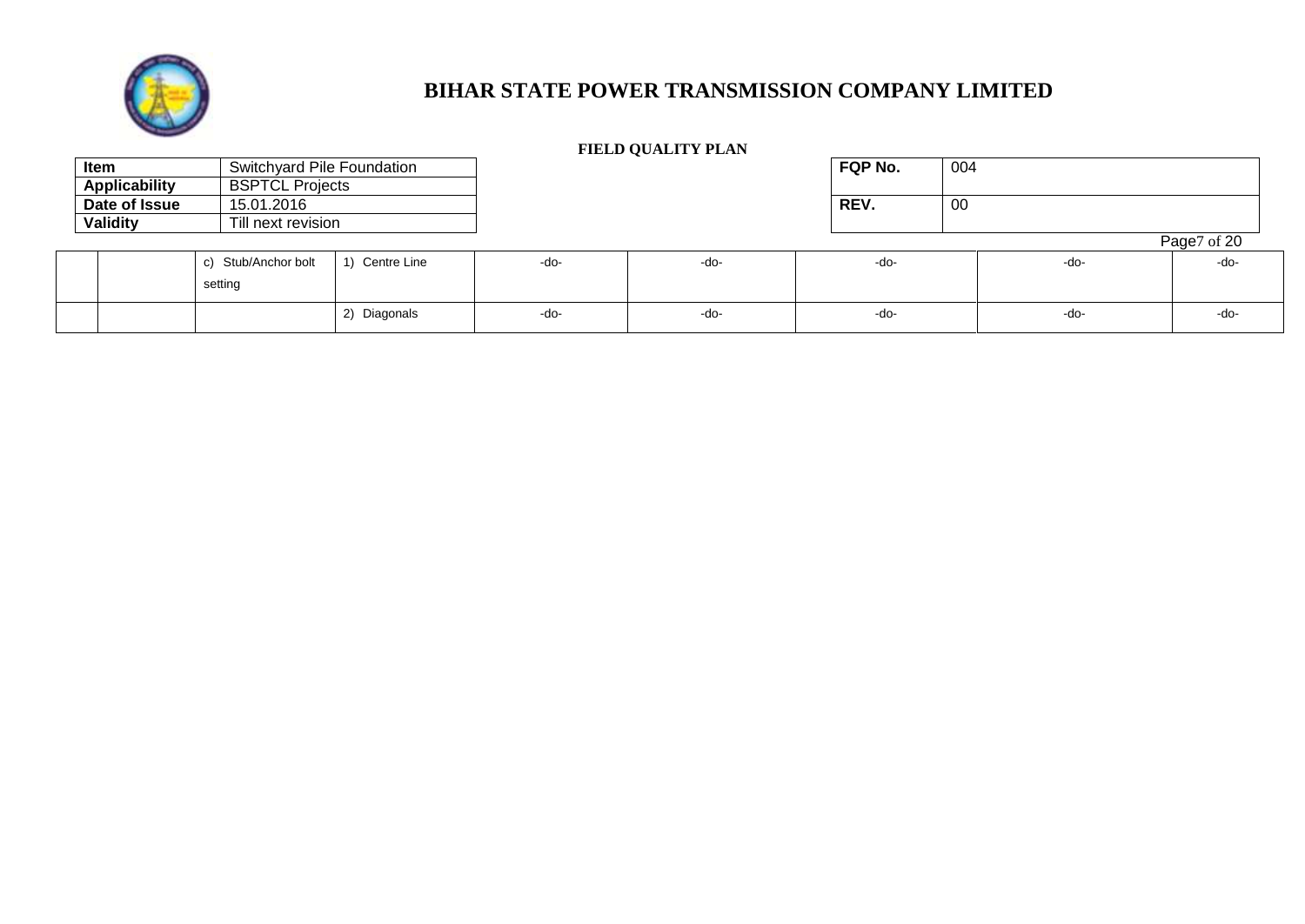

### **FIELD QUALITY PLAN**

| <b>Item</b>          | Switchyard Pile Foundation | <b>FQP No.</b> | 004 |
|----------------------|----------------------------|----------------|-----|
| <b>Applicability</b> | <b>BSPTCL Projects</b>     |                |     |
| Date of Issue        | 15.01.2016                 | <b>REV.</b>    | -00 |
| Validity             | Till next revision         |                |     |

| FQP No. | 004 |
|---------|-----|
| REV.    | OΟ  |

Page8 of 20

| S.  | <b>Description</b>   | <b>Items to be Checked</b>             | <b>Tests/Checks to be</b>                          | <b>Ref. documents</b>                                                    |                                                               | <b>Check/Testing</b>    | <b>Counter Check/Test by</b>                                  | <b>Accepting</b>              |
|-----|----------------------|----------------------------------------|----------------------------------------------------|--------------------------------------------------------------------------|---------------------------------------------------------------|-------------------------|---------------------------------------------------------------|-------------------------------|
| No. | of Activity          |                                        | done                                               |                                                                          | Agency                                                        | <b>Extent</b>           | <b>BSPTCL</b>                                                 | authority in<br><b>BSPTCL</b> |
|     |                      |                                        | 3) Level of<br>stubs/Anchor<br>plates              | $-do-$                                                                   | -do-                                                          | $-do-$                  | -do-                                                          | -do-                          |
|     |                      | d) Reinforcement                       | Placement of<br>reinforcement<br>steel & its cover | Bar bending schedule<br>of construction drawing                          | -do-                                                          | $-do-$                  | -do-                                                          | -do-                          |
|     |                      | E) P.C.C. (Grade,<br>Thickness & Size) | completeness                                       | IS:1456 and BSPTCL<br>approved foundation<br>drawings &<br>specification | Joint Inspection by<br><b>BSPTCL and</b><br><b>CONTRACTOR</b> | For all locations       | Joint Inspection by<br><b>BSPTCL and</b><br><b>CONTRACTOR</b> | Site Incharge.                |
| 3.  | Pile Load<br>testing | Pile Testing                           | a) Initial Test                                    | IS:2911 (Part-4)                                                         | Contractor                                                    | As per IS:2911 (Part-4) | 100%                                                          | Site Incharge                 |
|     |                      |                                        | b) Routine Test                                    | IS:2911 (Part-4)                                                         | Contractor                                                    | As per IS:2911 (Part-4) | 100%                                                          | Site Incharge                 |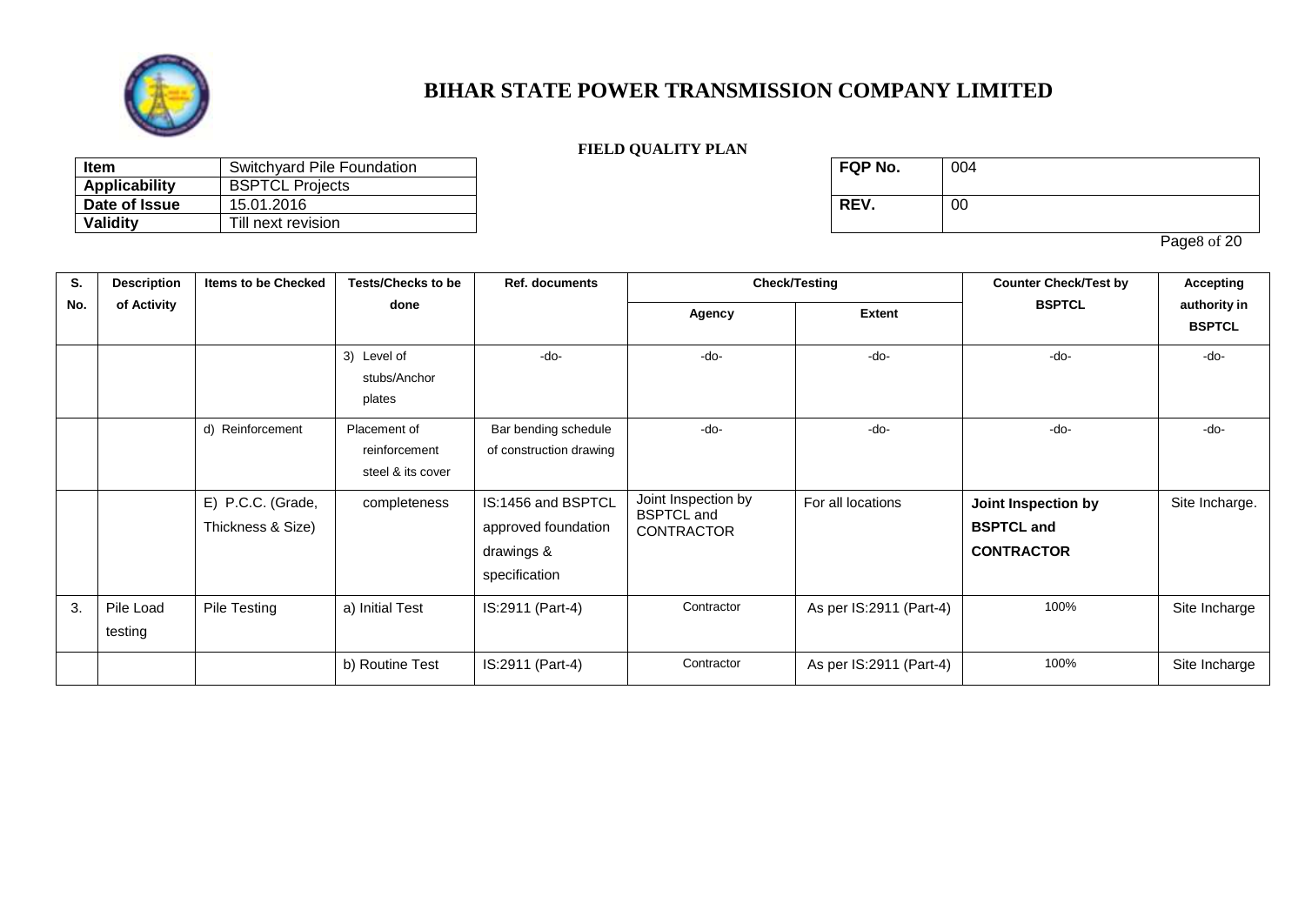

#### **FIELD QUALITY PLAN**

| <b>Item</b>   | Switchyard Pile Foundation | <b>FQP No.</b> | 004 |
|---------------|----------------------------|----------------|-----|
| Applicability | <b>BSPTCL Projects</b>     |                |     |
| Date of Issue | 15.01.2016                 | REV.           | -00 |
| Validity      | Till next revision         |                |     |

| FQP No. | 004 |
|---------|-----|
| REV.    | 00  |

 Page9 of 20 **Annex-1 (Sheet 1 of 3)**

#### **ACCEPTANCE CRITERIA AND PERMISSIBLE LIMITS FOR CEMENT**

|           | <b>ORDINARY PORTLAND CEMENT</b> |                                                                                                                                |                                                                                                                               |                                                                                                                                |                                                                                                         |  |  |  |
|-----------|---------------------------------|--------------------------------------------------------------------------------------------------------------------------------|-------------------------------------------------------------------------------------------------------------------------------|--------------------------------------------------------------------------------------------------------------------------------|---------------------------------------------------------------------------------------------------------|--|--|--|
| S.<br>No. | Name of the test                | <b>Ordinary Portland Cement 33</b><br>grade as per IS 269                                                                      | <b>Ordinary Portland Cement</b><br>43 grade as per IS 8112                                                                    | <b>Ordinary Portland Cement</b><br>53 grade as per IS 12269                                                                    | <b>Remarks</b>                                                                                          |  |  |  |
| a)        | <b>Physical tests</b>           |                                                                                                                                |                                                                                                                               |                                                                                                                                | To be conducted in Appd. Lab                                                                            |  |  |  |
| (i)       | Fineness                        | Specific surface area shall not be<br>less than 225 sq.m. per Kg. or<br>2250 Cm2/gm.                                           | Specific surface area shall not be<br>less than 225 sq.m. per Kg or 2250<br>Cm2/gm.                                           | Specific surface area shall not be less<br>than 225 sq.m. per Kg or 2250<br>Cm2/gm.                                            | Blaine's air permeability method as per<br>IS 4031 (Part-2) / Sieve analysis as per<br>IS 4031 (part-3) |  |  |  |
| (ii)      | Compressive strength            | $72 \pm 1$ hour: Not less than 16 Mpa<br>(16 N/mm2)                                                                            | $72 \pm 1$ hour: Not less than 23 Mpa<br>(23 N/mm <sup>2</sup> )                                                              | $72 \pm 1$ hour: Not less than 27Mpa<br>$(27 \text{ N/mm}^2)$                                                                  | As per IS 4031 (Part-6)                                                                                 |  |  |  |
|           |                                 | $168 \pm 2$ hour: Not less than 22<br>Mpa (22 N/mm2)                                                                           | $168 \pm 2$ hour : Not less than<br>33Mpa $(33 N/mm2)$                                                                        | 168 $\pm$ 1 hour: Not less than 37Mpa (<br>$37$ N/mm <sup>2</sup> )                                                            |                                                                                                         |  |  |  |
|           |                                 | $672 \pm 4$ hour: Not less than 33<br>Mpa (33 N/mm2)                                                                           | $672 \pm 4$ hour: Not less than<br>-43<br>Mpa (43 $N/mm^2$ )                                                                  | $672 \pm 1$ hour: Not less than 53 Mpa (<br>53 $N/mm^2$ )                                                                      |                                                                                                         |  |  |  |
| (iii)     | Initial & Final setting<br>time | Initial setting time: Not less than 30<br>minutes                                                                              | Initial setting time: Not less than 30<br>minutes                                                                             | Initial setting time: Not less than 30<br>minutes                                                                              | As per IS 4031 (Part-5)                                                                                 |  |  |  |
|           |                                 | Final setting time: Not more than<br>600 minutes                                                                               | Final setting time : Not more than<br>600 minutes                                                                             | Final setting time : Not more than 600<br>minutes                                                                              | -do-                                                                                                    |  |  |  |
| (iv)      | Soundness                       | Unaerated cement shall not have<br>an expansion of more than 10mm<br>when tested by Le Chatlier and<br>0.8% by Autoclave test. | Unaerated cement shall not have<br>an expansion of more than 10mm<br>when tested by Le Chatlier and<br>0.8% by Autoclave test | Unaerated cement shall not have an<br>expansion of more than 10mm when<br>tested by Le Chatlier and 0.8% by<br>Autoclave test. | Le Chatlier and Autoclave test as per IS<br>4031 (Part-3)                                               |  |  |  |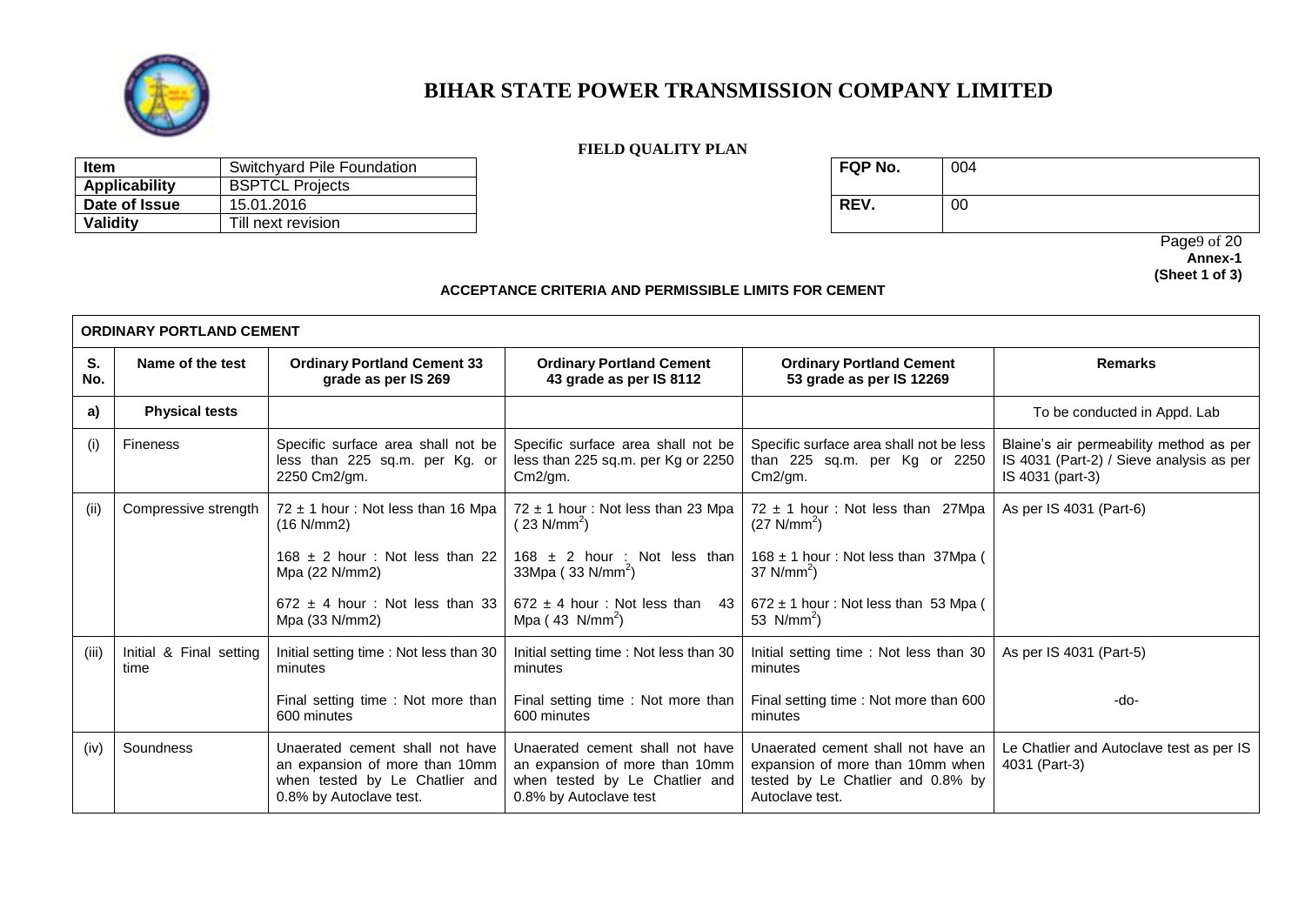

#### **FIELD QUALITY PLAN**

| <b>Item</b><br>Switchyard Pile Foundation |                        | <b>FQP No.</b> | 004 |
|-------------------------------------------|------------------------|----------------|-----|
| Applicability                             | <b>BSPTCL Projects</b> |                |     |
| Date of Issue                             | 15.01.2016             | <b>REV.</b>    | -00 |
| Validity                                  | Till next revision     |                |     |

| FQP No. | 004 |
|---------|-----|
| REV.    | 00  |

Page10 of 20 **Annex-1 (Sheet 2 of 3)**

| S.<br>No. | Name of the test                  | <b>Ordinary Portland Cement 33</b><br>grade as per IS 269                                                                                                                                                                                        | <b>Ordinary Portland Cement</b><br><b>Ordinary Portland Cement</b><br>43 grade as per IS 8112<br>53 grade as per IS 12269                                                                                                                                                                                                                                                                                                                                                                  | <b>Remarks</b>     |
|-----------|-----------------------------------|--------------------------------------------------------------------------------------------------------------------------------------------------------------------------------------------------------------------------------------------------|--------------------------------------------------------------------------------------------------------------------------------------------------------------------------------------------------------------------------------------------------------------------------------------------------------------------------------------------------------------------------------------------------------------------------------------------------------------------------------------------|--------------------|
| b)        | <b>Chemical composition tests</b> |                                                                                                                                                                                                                                                  |                                                                                                                                                                                                                                                                                                                                                                                                                                                                                            | Review of MTC only |
|           |                                   | Ratio of percentage of lime to<br>a)<br>percentage of silica, alumina<br>& iron oxide 0.66 to 1.02                                                                                                                                               | Ratio of percentage of lime to<br>Ratio of percentage of lime to<br>a)<br>a)<br>percentage of silica, alumina<br>percentage of silica, alumina &<br>& iron oxide 0.66 to 1.02<br>iron oxide 0.80 to 1.02%                                                                                                                                                                                                                                                                                  |                    |
|           |                                   | Ratio<br>percentage<br>b)<br>of<br>of<br>alumina to that of iron oxide<br>Minimum 0.66%                                                                                                                                                          | percentage<br>Ratio of percentage of alumina<br>a)<br>Ratio<br>of<br>of<br>a)<br>alumina to that of iron oxide<br>to that of iron oxide Minimum<br>Minimum 0.66<br>0.66%                                                                                                                                                                                                                                                                                                                   |                    |
|           |                                   | Insoluble residue, percentage<br>C)<br>by mass Max. 4.00%                                                                                                                                                                                        | Insoluble residue, percentage<br>Insoluble residue, percentage<br>C)<br>C)<br>by mass Max. 2.00%<br>by mass Max. 2.00%                                                                                                                                                                                                                                                                                                                                                                     |                    |
|           |                                   | Magnesia<br>percentage<br>by I<br>d)<br>mass Max. 6%                                                                                                                                                                                             | Magnesia percentage by mass<br>Magnesia<br>percentage<br>d)<br>by<br>d)<br>mass Max. 6%<br>Max. 6%                                                                                                                                                                                                                                                                                                                                                                                         |                    |
|           |                                   | sulphur<br>content  <br>Total<br>e)<br>calculated<br>sulphuric<br>as<br>anhydride $(SO3)$ , percentage<br>by mass not more than 2.5<br>and 3.0 when tri-calcium<br>aluminate percent by mass is<br>5 or less and greater than 5<br>respectively. | Total sulphur content calculated<br>sulphur<br>content<br>Total<br>e)<br>e)<br>calculated<br>sulpuric<br>as sulpuric anhydride (SO <sub>3</sub> ),<br>as<br>anhydride $(SO3)$ , percentage<br>percentage by mass not more<br>than 2.5 and 3.0 when tri-<br>by mass not more than 2.5<br>and 3.0 when tri-calcium<br>calcium aluminate percent by<br>aluminate percent by mass is<br>mass is 5 or less and greater<br>5 or less and greater than 5<br>than 5 respectively.<br>respectively. |                    |
|           |                                   | f) Total loss on ignition - Not more<br>than 5 percent                                                                                                                                                                                           | f) Total loss on ignition - Not more<br>f) Total loss on ignition - Not more<br>than 5 percent<br>than 4 percent                                                                                                                                                                                                                                                                                                                                                                           |                    |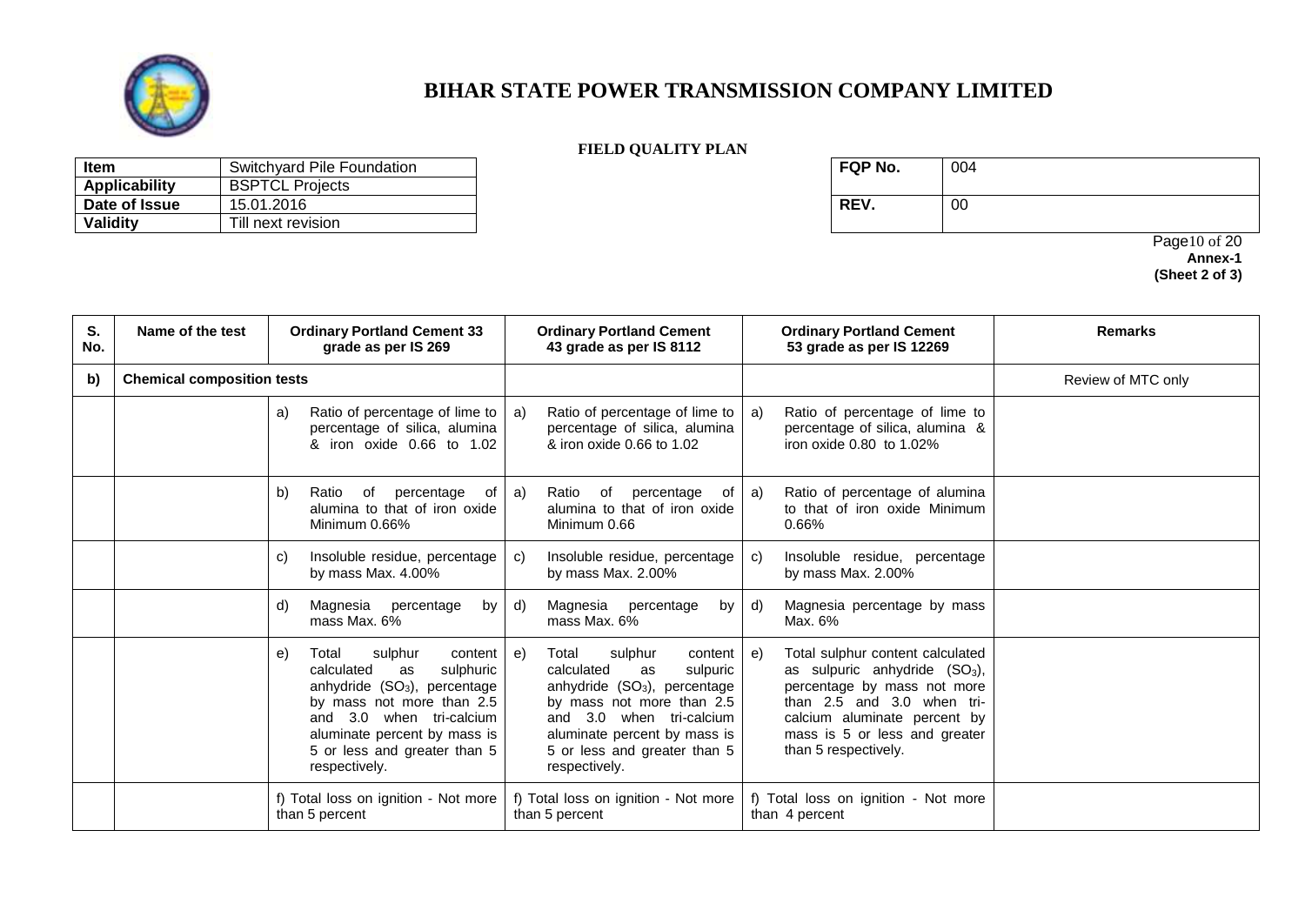

**Date of Issue**<br>Validity

**Item** Switchyard Pile Foundation<br> **Applicability** BSPTCL Projects

**BSPTCL Projects**<br>15.01.2016

**Till next revision** 

# **BIHAR STATE POWER TRANSMISSION COMPANY LIMITED**

#### **FIELD QUALITY PLAN**

| REV.<br>00 |  |
|------------|--|
|            |  |

Page11 of 20 **Annex-1 (Sheet 3 of 3)**

| S.<br>No. | Name of the test              |      |                                                                                                                 | <b>Remarks</b>                                                                                                    |  |
|-----------|-------------------------------|------|-----------------------------------------------------------------------------------------------------------------|-------------------------------------------------------------------------------------------------------------------|--|
| 2.        |                               |      | <b>POZZOLANA PORTLAND CEMENT AS PER IS 1489</b>                                                                 |                                                                                                                   |  |
| a)        | <b>Physical tests</b>         | I)   | <b>Fineness</b>                                                                                                 | Specific surface area shall not be less than 300 sq.m. per Kg. or 3000<br>$\text{Cm}^2/\text{gm}$                 |  |
|           |                               | ii)  | Compressive strength                                                                                            |                                                                                                                   |  |
|           |                               | iii) | Initial & Final setting time                                                                                    |                                                                                                                   |  |
|           |                               | iv)  | Soundness                                                                                                       | Unaerated cement shall not have an expansion of more than 10mm Le Chatlier test and 0.8% by Autoclave test as per |  |
| b)        | Chemical composition<br>tests | a)   | Magnesia percentage by mass Max. 6%                                                                             | Review of MTC only                                                                                                |  |
|           |                               | b)   | Insoluble material, percentage by mass $x + 4$ (100-x)/100 where x is the declared % of pozzolana in the PPC    | -do-                                                                                                              |  |
|           |                               | C)   | Total sulphur content calculated as sulpuric anhydride (SO <sub>3</sub> ), percentage by mass not more than 3.0 | -do-                                                                                                              |  |
|           |                               |      | d) Total loss on ignition - Not more than 5 percent                                                             |                                                                                                                   |  |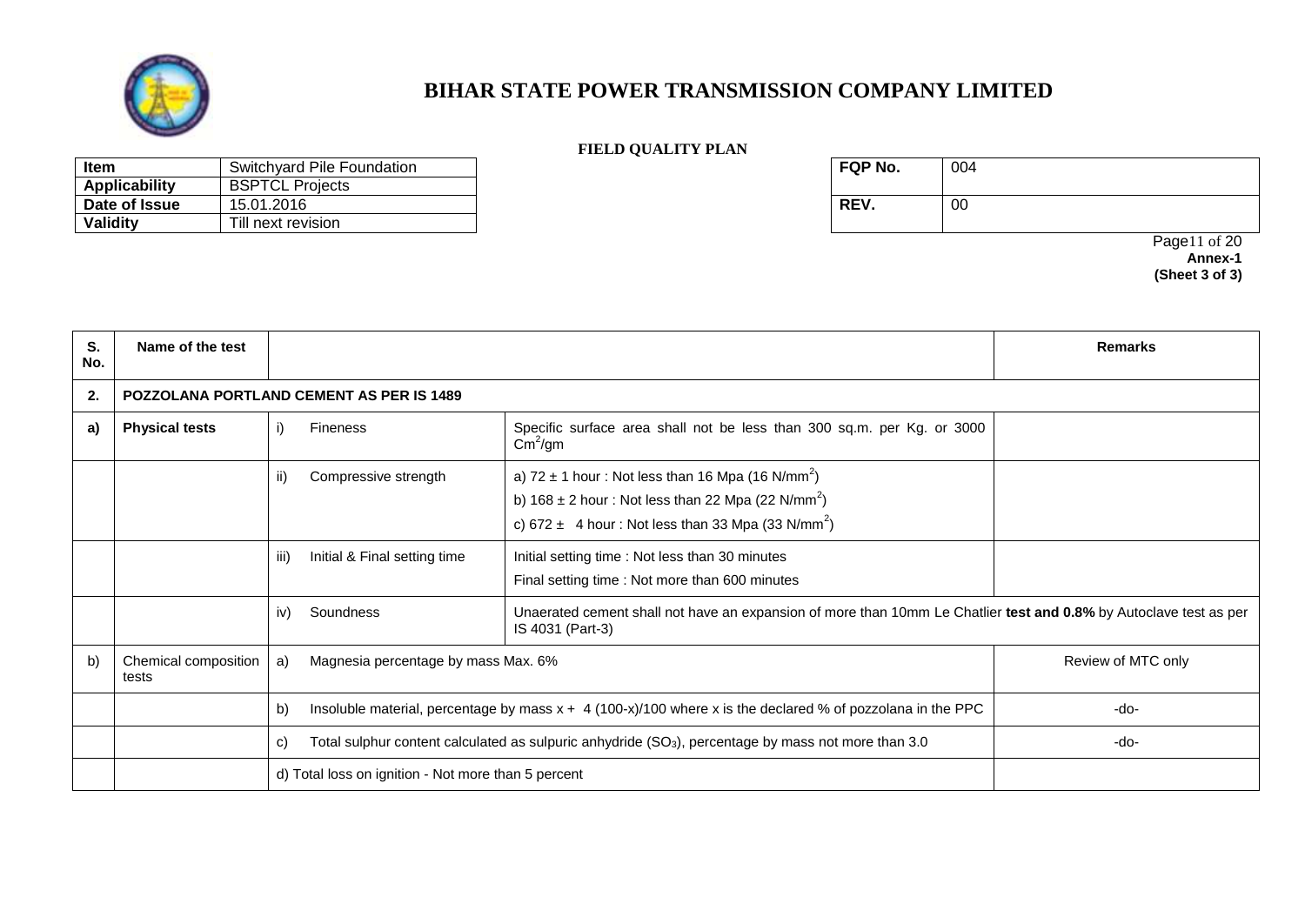

| Switchyard Pile Foundation<br>Item |                        | <b>FQP No.</b> | 004 |
|------------------------------------|------------------------|----------------|-----|
| Applicability                      | <b>BSPTCL Projects</b> |                |     |
| Date of Issue                      | 15.01.2016             | REV.           | 00  |
| <b>Validity</b>                    | Till next revision     |                |     |

| FQP No. | 004 |
|---------|-----|
| REV.    | υu  |

Page12 of 20 **Annex-2**

# **ACCEPTANCE CRITERIA AND PERMISSIBLE LIMITS FOR REINFORCEMENT STEEL AS PER IS 1786-1985 Edition-4.3 (2004-12)**

| S.<br>No. | Name of the test                                                   | Fe 415                                                                      | Fe 500                                                                  |
|-----------|--------------------------------------------------------------------|-----------------------------------------------------------------------------|-------------------------------------------------------------------------|
| i)        | <b>Chemical analysis test</b>                                      |                                                                             |                                                                         |
|           | Carbon                                                             | <b>Percent Maximum</b><br>0.30                                              | 0.30 Percent Maximum                                                    |
|           | Sulphur                                                            | 0.060 Percent Maximum                                                       | 0.055 Percent Maximum                                                   |
|           | Phosphorus                                                         | 0.060 Percent Maximum                                                       | 0.055 Percent Maximum                                                   |
|           | Sulphur & Phosphorus                                               | <b>Percent Maximum</b><br>0.11                                              | 0.105 Percent Maximum                                                   |
| ii)       | <b>Physical tests</b>                                              |                                                                             |                                                                         |
|           | Tensile Strength Minimum<br>a)                                     | 10% more than actual 0.2% proof<br>stress but not less than 485<br>N/Sq.mm. | 8 % more than actual 0.2% proof stress<br>but not less than 545 N/Sq.mm |
|           | b) 0.2% of proof stress/Yield stress<br>Minimum, N/mm <sup>2</sup> | 415                                                                         | 500                                                                     |
|           | c) Elongation percent, Minimum                                     | 14.5                                                                        | 12                                                                      |
| iii)      | <b>Bend &amp; Rebend tests</b>                                     | Pass                                                                        | Pass                                                                    |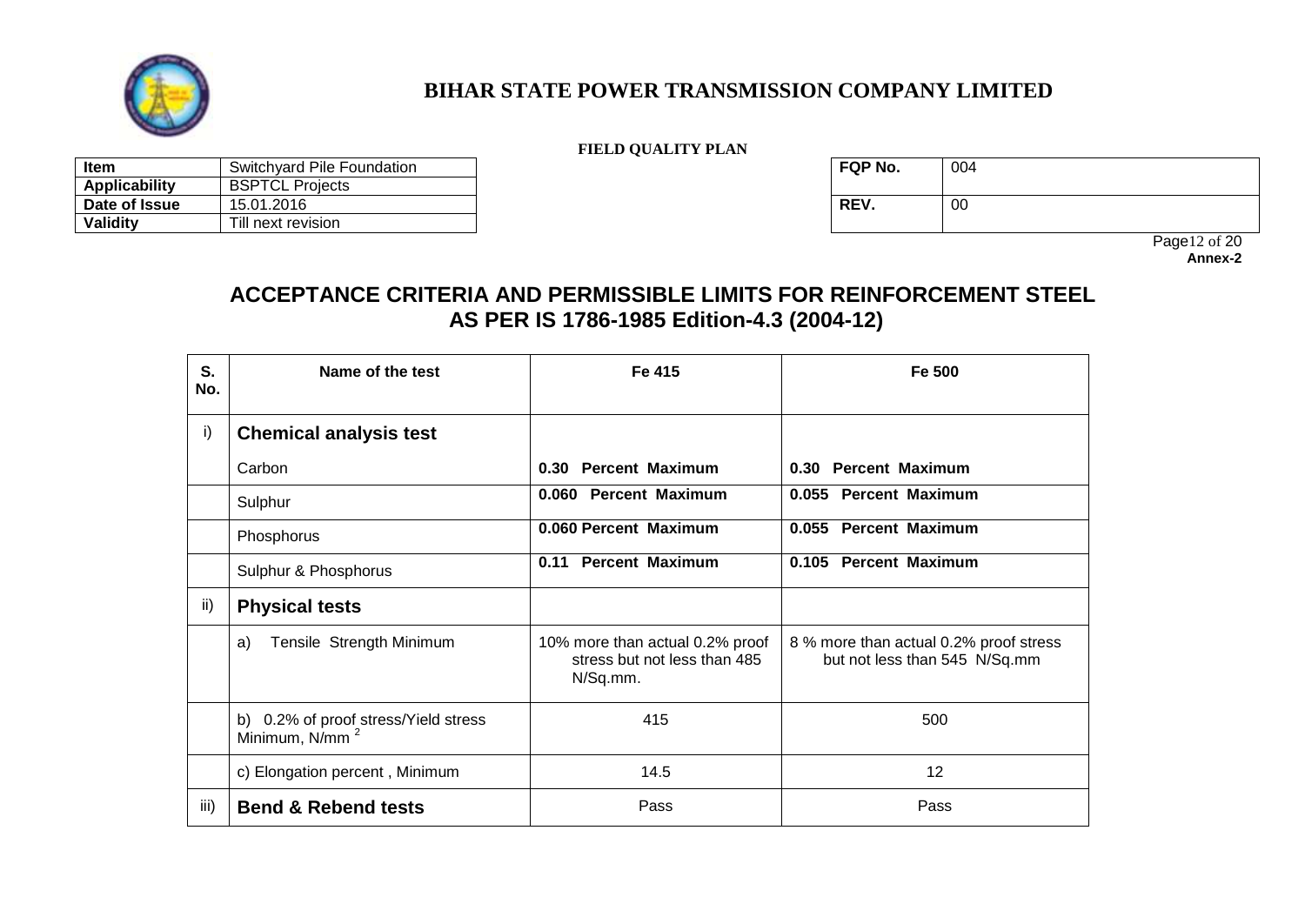

#### **FIELD QUALITY PLAN**

| Switchyard Pile Foundation<br><b>Item</b> |                        | <b>FQP No.</b> | 004 |
|-------------------------------------------|------------------------|----------------|-----|
| <b>Applicability</b>                      | <b>BSPTCL Projects</b> |                |     |
| Date of Issue                             | 15.01.2016             | <b>REV.</b>    | 00  |
| Validity                                  | Till next revision     |                |     |

| FQP No. | 004 |
|---------|-----|
| REV.    | 00  |

Page13 of 20

**Annex-3**

#### **ACCEPTANCE CRITERIA AND PERMISSIBLE LIMITS FOR COARSE AGGREGATES AS PER IS 383**

| 3. | <b>Coarse Aggregates</b>                                            |                            |                                                            |                          |                |                                                         |                          |                          |                |                          |                |
|----|---------------------------------------------------------------------|----------------------------|------------------------------------------------------------|--------------------------|----------------|---------------------------------------------------------|--------------------------|--------------------------|----------------|--------------------------|----------------|
| i) | <b>Physical Tests</b>                                               |                            |                                                            |                          |                |                                                         |                          |                          |                |                          |                |
|    | a) Determination of<br>particles size                               | a. IS Sieve<br>Designation | %age passing for Single-Sized Aggregate<br>of nominal size |                          |                | Percentage Passing for grades Aggregate of nominal size |                          |                          |                |                          |                |
|    |                                                                     |                            | 40 mm                                                      | <b>20 mm</b>             | <b>16 mm</b>   | $12.5$ mm                                               | <b>10 mm</b>             | 40 mm                    | <b>20 mm</b>   | <b>16 mm</b>             | $12.5$ mm      |
|    |                                                                     | 63 mm                      | 100                                                        | $\overline{\phantom{a}}$ |                |                                                         | $\overline{\phantom{a}}$ | $\overline{\phantom{a}}$ |                |                          |                |
|    | 40 mm                                                               |                            | 85 to 100                                                  | 100                      |                | ٠                                                       | ٠                        | 95 to 100                | 100            | ٠                        |                |
|    |                                                                     | 20 mm                      | 0 to 20                                                    | 85 to 100                | 100            | $\overline{\phantom{a}}$                                | $\overline{\phantom{a}}$ | 30 to 70                 | 95 to 100      | 100                      | 100            |
|    | $16 \text{ mm}$<br>12.5 mm<br>$10 \text{ mm}$<br>4.75 mm<br>2.36 mm |                            | $\overline{\phantom{a}}$                                   | $\sim$                   | 85 to 100      | 100                                                     | $\overline{\phantom{a}}$ | $\overline{\phantom{a}}$ | $\sim$         | 90-100                   | $\blacksquare$ |
|    |                                                                     |                            | $\overline{\phantom{a}}$                                   | $\overline{\phantom{a}}$ | $\blacksquare$ | 85 to 100                                               | 100                      | $\overline{\phantom{a}}$ | $\blacksquare$ | $\blacksquare$           | 90 to 100      |
|    |                                                                     |                            | $0$ to 5                                                   | 0 to 20                  | 0 to 30        | 0 to 45                                                 | 85 to 100                | 10 to 35                 | 25 to 55       | 30 to 70                 | 40 to 85       |
|    |                                                                     |                            | $\overline{\phantom{a}}$                                   | $0$ to $5$               | $0$ to $5$     | 0 to 10                                                 | 0 to 20                  | $0$ to 5                 | 0 to 10        | 0 to 10                  | 0 to 10        |
|    |                                                                     |                            | $\overline{\phantom{a}}$                                   | $\overline{\phantom{a}}$ |                | $\blacksquare$                                          | $0$ to 5                 | $\overline{\phantom{a}}$ |                | $\overline{\phantom{a}}$ |                |
|    | Flakiness index<br>b.                                               |                            | Not to exceed 25%                                          |                          |                |                                                         |                          |                          |                |                          |                |
|    | <b>Crushing Value</b><br>C.                                         |                            | Not to exceed 45%                                          |                          |                |                                                         |                          |                          |                |                          |                |
|    | Presence of deletrious material<br>d.                               |                            | Total presence of deleterious materials not to exceed 5%   |                          |                |                                                         |                          |                          |                |                          |                |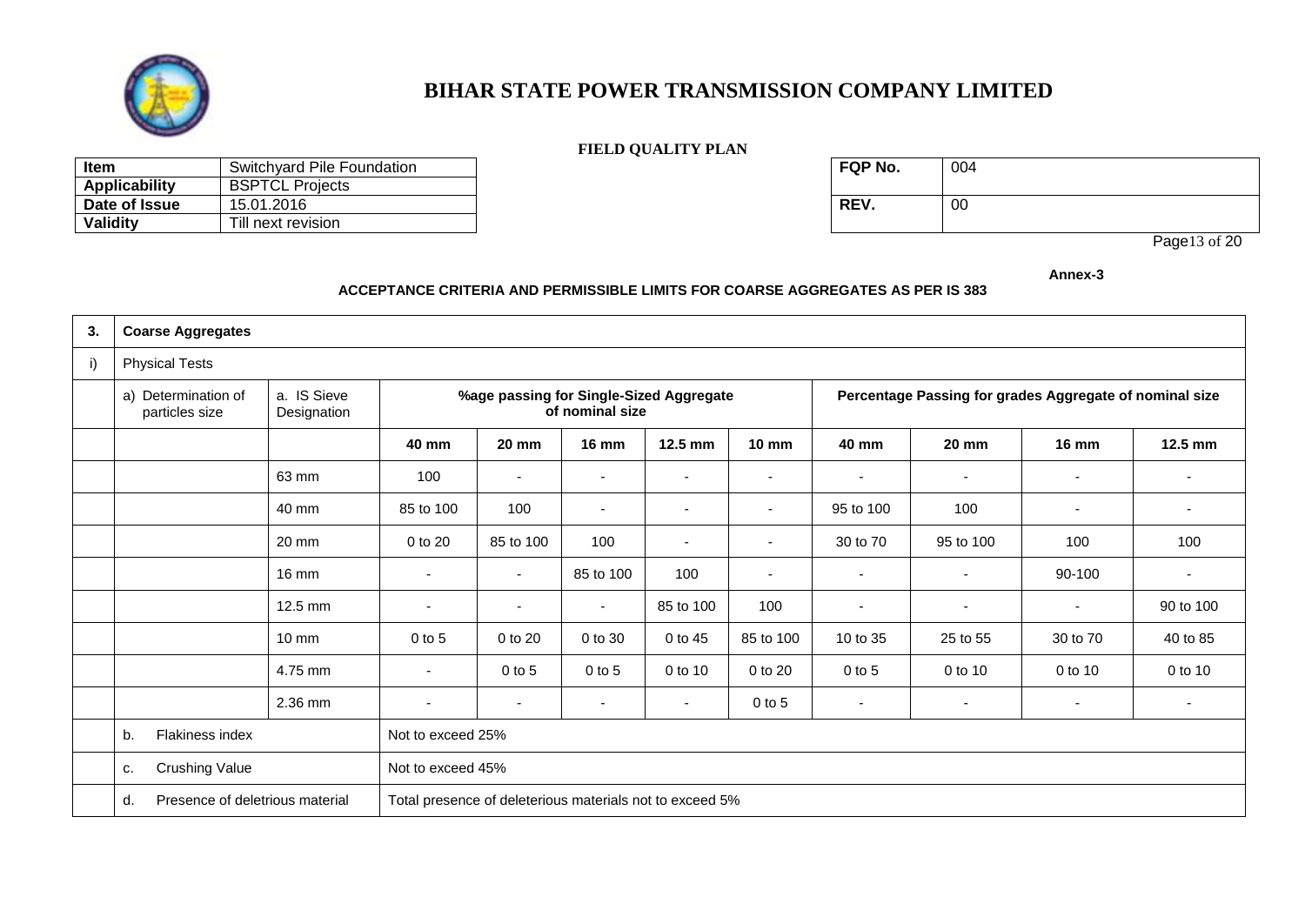

| Item                 | Switchyard Pile Foundation | <b>FQP No.</b> | 004 |
|----------------------|----------------------------|----------------|-----|
| <b>Applicability</b> | <b>BSPTCL Projects</b>     |                |     |
| Date of Issue        | 15.01.2016                 | <b>REV.</b>    | -00 |
| Validity             | Till next revision         |                |     |

| FQP No. | 004 |              |
|---------|-----|--------------|
| REV.    |     |              |
|         |     | Page14 of 20 |

|  | Hardness                                                        | Abrasion value not more than 40%, Impact value not more than 30%                 |
|--|-----------------------------------------------------------------|----------------------------------------------------------------------------------|
|  | Soundness test (for concrete work )<br>subject to frost action) | 12% when tested with sodium sulphate and 18% when tested with magnesium sulphate |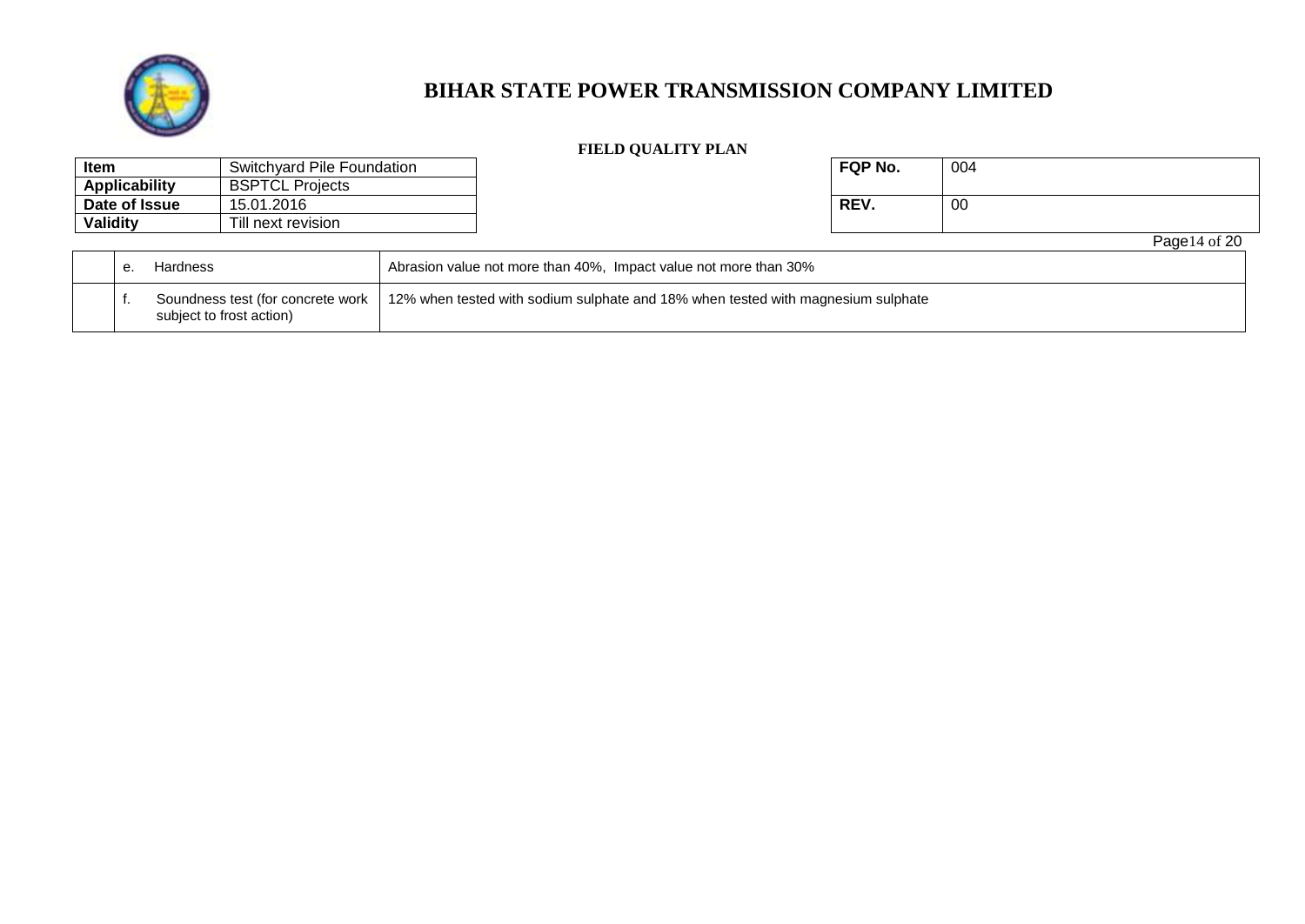

#### **FIELD QUALITY PLAN**

| <b>Item</b>          | Switchyard Pile Foundation | <b>FQP No.</b> | 004 |
|----------------------|----------------------------|----------------|-----|
| <b>Applicability</b> | <b>BSPTCL Projects</b>     |                |     |
| Date of Issue        | 15.01.2016                 | <b>REV.</b>    | 00  |
| Validity             | Till next revision         |                |     |

| FQP No. | 004 |
|---------|-----|
| REV.    | 00  |

Page15 of 20

ACCEPTANCE CRITERIA AND PERMISSIBLE LIMITS FOR FINE AGGREGATES AS PER IS 383 **Annex-4** 

| 4. | <b>Fine aggregates</b>                                                 |                                                                                  |                  |                                                         |                  |
|----|------------------------------------------------------------------------|----------------------------------------------------------------------------------|------------------|---------------------------------------------------------|------------------|
| i) | <b>Physical Tests</b>                                                  |                                                                                  |                  | Percentage passing for graded aggregate of nominal size |                  |
|    | Determination of particle size<br>a)                                   | <b>IS Sieve Designation</b>                                                      | F.A. Zone I      | F.A. Zone II                                            | F.A. Zone III    |
|    |                                                                        | $10 \text{ mm}$                                                                  | 100              | 100                                                     | 100              |
|    |                                                                        | 4.75 mm                                                                          | 90-100           | 90-100                                                  | 90-100           |
|    |                                                                        | 2.36 mm                                                                          | 60-95            | 75-100                                                  | 85-100           |
|    |                                                                        | $1.18$ mm                                                                        | 30-70            | 55-90                                                   | 75-100           |
|    |                                                                        | 600 microns                                                                      | 15-34            | 35-59                                                   | 60-79            |
|    |                                                                        | 300 microns                                                                      | 5 to 20          | 8 to 30                                                 | 12 to 40         |
|    |                                                                        | 150 microns                                                                      | $0 - 10$         | $0 - 10$                                                | $0 - 10$         |
|    | b)<br>Silt content                                                     |                                                                                  | Not to exceed 8% | Not to exceed 8%                                        | Not to exceed 8% |
|    | Presence of deleterious material<br>C)                                 | Total presence of deleterious materials shall not exceed 5%                      |                  |                                                         |                  |
|    | d)<br>Soundness Applicable to concrete work subject to frost<br>action | 12% when tested with sodium sulphate and 15% when tested with magnesium sulphate |                  |                                                         |                  |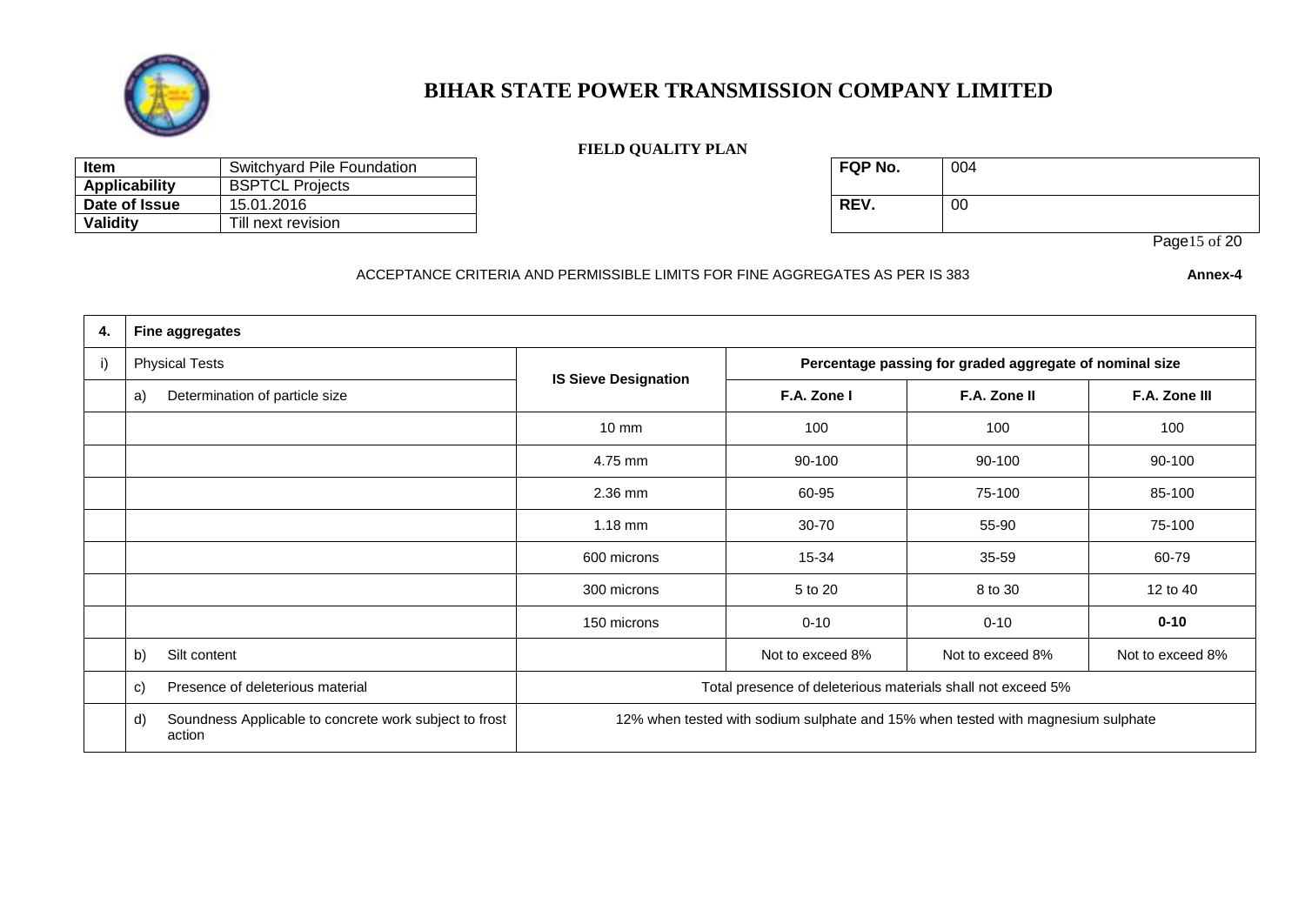

| <b>Item</b>          | Switchyard Pile Foundation | FQP No. | 004 |
|----------------------|----------------------------|---------|-----|
| <b>Applicability</b> | <b>BSPTCL Projects</b>     |         |     |
| Date of Issue        | 15.01.2016                 | REV.    | 00  |
| Validity             | Till next revision         |         |     |

| FQP No. | 004 |
|---------|-----|
| REV.    | 00  |

 Page16 of 20 **Annex-5**

### **ACCEPTANCE CRITERIA AND PERMISSIBLE LIMITS FOR CONCRETE WORK**

| <b>Concrete</b> | Workability<br>a)          | Slump shall be recorded by slump cone method and it shall between 100 - 150 mm.                                                                                                                                                                       |
|-----------------|----------------------------|-------------------------------------------------------------------------------------------------------------------------------------------------------------------------------------------------------------------------------------------------------|
|                 | Compressive strength<br>b) | For Design mix as per IS:456 for Grade M20 or above<br>For nominal (volumetric) concrete mixes compressive strength for 1:1.5:3<br>(Cement : Fine aggregates: Coarse aggregates) concrete 28 days strength<br>shall be min $265$ Kg/cm <sup>2</sup> . |

### **Notes:**

- 1) All Design Mix concrete shall be as per IS: 456.. In case of piles subsequently exposed to free water or in case of piles where concreting is done under water or drilling mud using methods other than the tremie, 10% extra cement over that required for the design grade of concrete at the specified slump shall be used subject to minimum quantity of cement specified above.
- 2) ACCEPTANCE CRITERIA BASED ON 28 DAYS COMPRESSIVE STRENGTHS FOR DESIGN MIX CONCRETE: AS PER Table-11 of IS:456 as given below:

| <b>Specified Grade</b> | Mean of the Group of 4 Non-Overlapping consecutive test results in N/sq mm                                         | Individual Test Results in N/sq mm |
|------------------------|--------------------------------------------------------------------------------------------------------------------|------------------------------------|
| M 20 or above          | Shall greater than or equal to fck+0.825 x established standard deviation<br>(rounded off to nearest 0.5 N/sq mm)* | $\ge$ fck – 3 N/sq mm              |
|                        | Or                                                                                                                 |                                    |
|                        | $Fck + 3 N/sq mm$ , whichever is greater                                                                           |                                    |

\* Established value of standard deviation shall be determined based on Note of Table-11 of IS: 456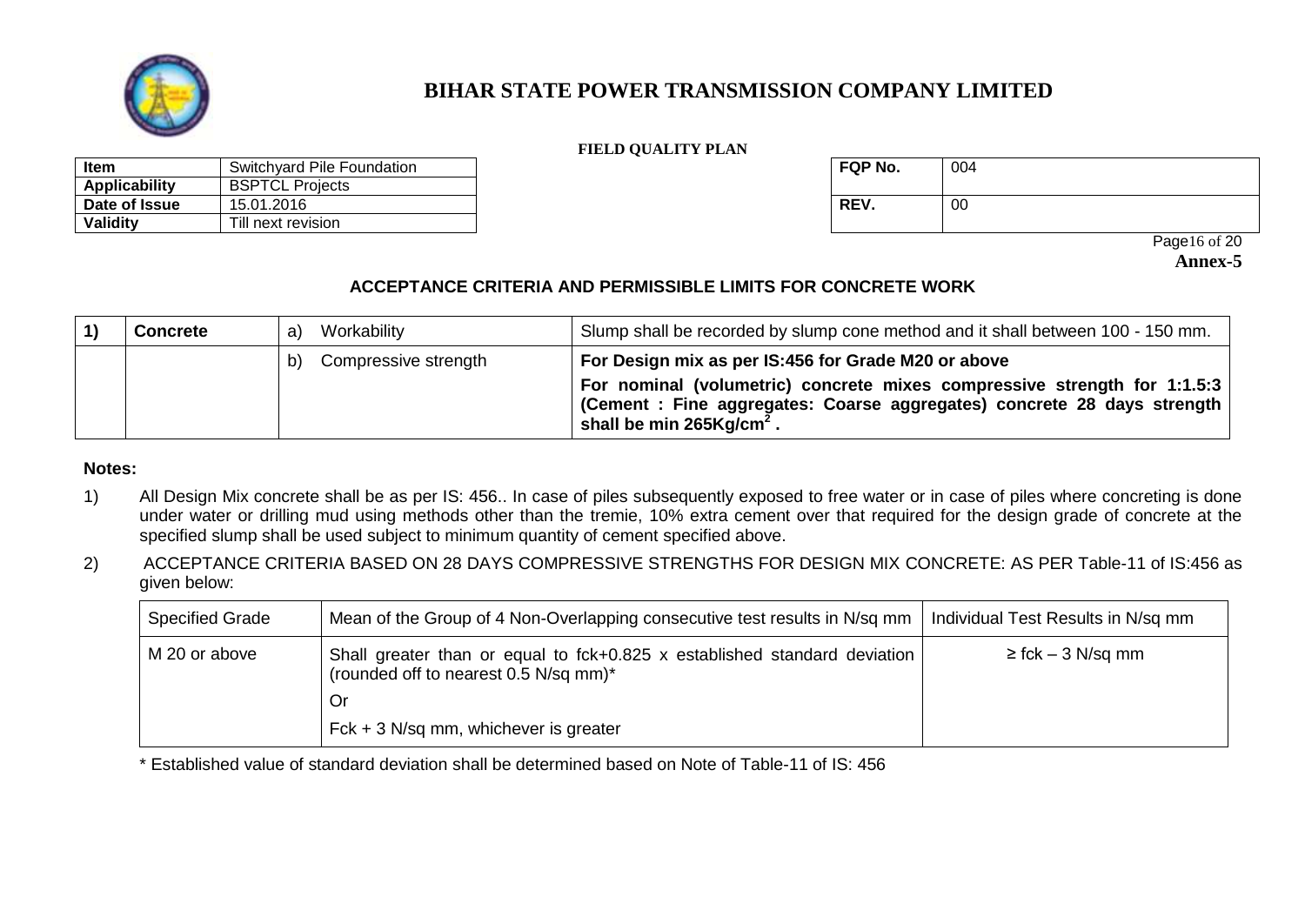

#### **FIELD QUALITY PLAN**

| <b>Item</b>          | Switchvard Pile Foundation | FQP No.     | 004 |
|----------------------|----------------------------|-------------|-----|
| <b>Applicability</b> | <b>BSPTCL Projects</b>     |             |     |
| Date of Issue        | 15.01.2016                 | <b>REV.</b> | 00  |
| Validity             | Till next revision         |             |     |

| FQP No. | 004 |
|---------|-----|
| REV.    | 00  |

Page17 of 20

### 3) ACCEPTANCE CRITERIA BASED ON 28 DAYS COMPRESSIVE STRENGTHS FOR NOMINAL MIX CONCRETE:

- a) On the basis of mandatory lab test result, in case of actual average compressive strength being less than specified strength but up to 70% of specified strength, concrete may be accepted and the rate payable shall be in the same proportion as the actual average compressive strength bears to specified compressive strength.
- b) If the actual average strength of accepted sample is less than 70% of specified strength, the Site-in-charge shall reject the defective portion of work represent by sample and nothing shall be paid for the rejected work. Remedial measures necessary to retain the structure shall be taken at the risk and cost of contractor. If, however, the Engineer-in-charge / Project In-charge so desires, he may order additional tests to be carried out to ascertain if the structure can be retained/rectified. All the charges in connection with these additional tests shall be borne by the Contractor.
- c) 53 Grade cement shall be used after obtaining specific approval of the Engineer in charge.
- d) Portland slag cement conforming to IS: 455 may be used as per Technical Specification.

### **General Notes:**

- 1) This Field Quality Plan is not to limit the supervisory checks which are otherwise required to be carried out during execution of work as per drawings/Technical specifications etc.
- 2) All materials under supply contract should have D.I. before they are erected.
- 3) Contractor shall be responsible for implementing/documenting the FQP. Documents shall be handed over by the contractor to BSPTCL after the completion of the work.
- 4) Project incharge means over all incharge of work. Site Incharge means incharge of the Site. Site Engr means incharge of the section.
- 5) In case of deviation the approving authority will be one step above the officer designated for acceptance in this quality plan subject to minimum level of Site incharge.
- 6) Acceptance criteria and permissible limits for tests are indicated in the Annexures. However for further details/tests BSPTCL specification and relevant Indian standards shall be referred.
- 7) Tests as mentioned in this FQP shall generally be followed. However E.I.C. reserves the right to order additional tests wherever required necessary at the cost of the agency.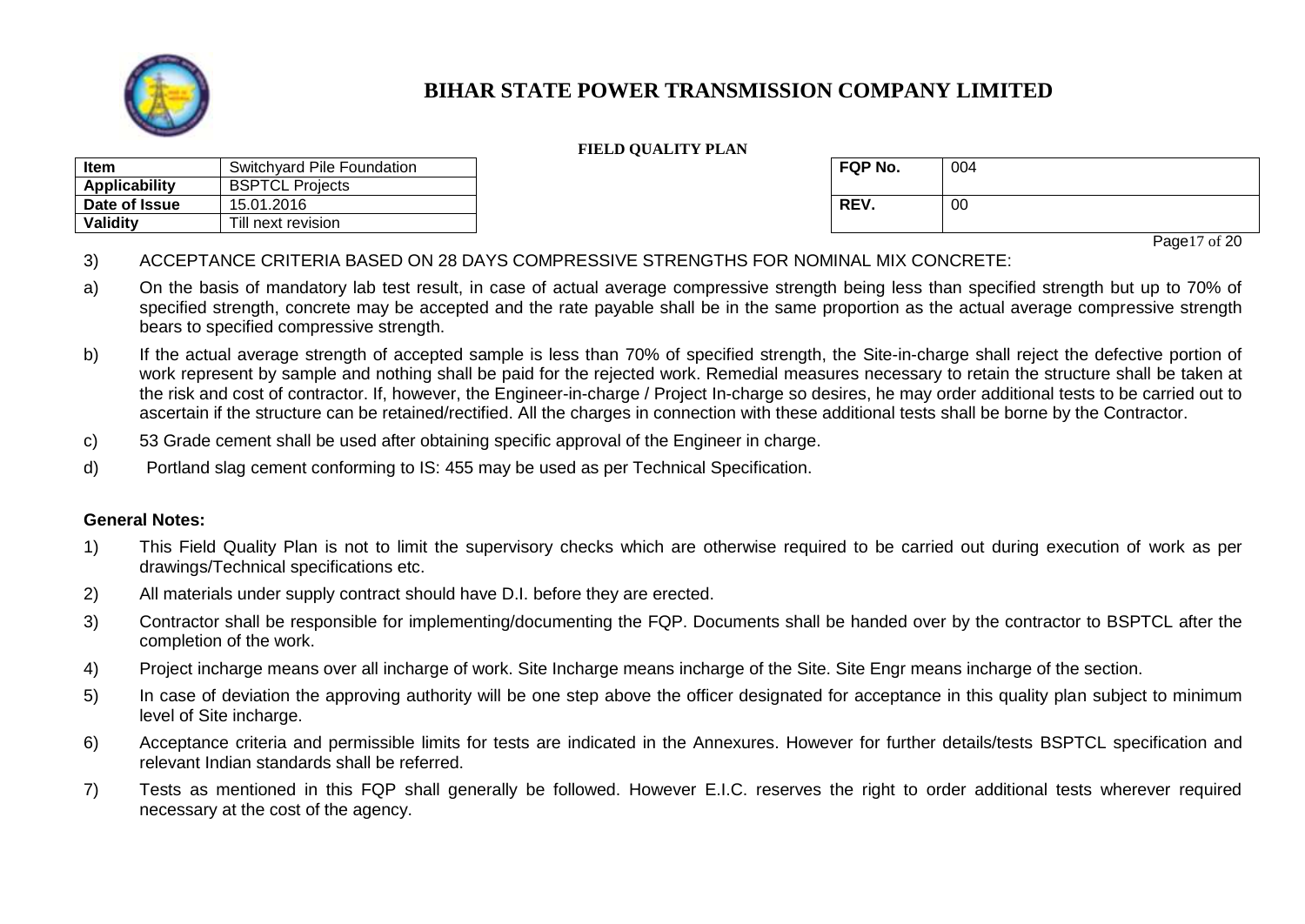

#### **FIELD QUALITY PLAN**

| <b>Item</b><br>Switchyard Pile Foundation |                        | <b>FQP No.</b> | 004 |
|-------------------------------------------|------------------------|----------------|-----|
| Applicability                             | <b>BSPTCL Projects</b> |                |     |
| Date of Issue                             | 15.01.2016             | REV.           | 00  |
| Validity                                  | Till next revision     |                |     |

| FQP No. | 004 |
|---------|-----|
| REV.    | 00  |

Page18 of 20

- 8) All counter checks/tests by BSPTCL shall be carried out by BSPTCL's officials' at least at the level of Site. Engr.
- 9) The authorized dealer means the dealer whose names are listed in the main producer's web site or certified by the main producers.
- 10) Accepting Authority for testing Laboratory shall be BSPTCL-HQ.
- 11) Mobile testing Labs owned by the contractor may also be acceptable if their facilities meet the testing requirements and the testing equipments are properly calibrated at Third Party Labs where testing/calibration is to be carried out should be accredited by NABL or an agency operating in line with ISO/IEC 17011 and having full membership & MRA of ILAC/APLAC, subject to approval of project Incharge**.**
- **12) READYMIX CONCRETE (RMC) IS ACCEPTABLE FOR USE. HOWEVER, SITE INCHARGE SHALL APPROVE THE SOURCE OF MATERIALS TO BE USED FOR RMC .The documentation to be maintained shall be as per IS 4926:2003 i.e i) Information to be supplied by the purchaser (clause 7)**

**ii) Information to be supplied by the producer (clause 8)**

**iii) Sampling for concrete strength should be one set of 3 nos of cubes for every 50 cu.m or part thereof for each day of concreting and 28 days compressive strength shall be tested in line with IS:456.**

- 13) Epoxy coating on reinforcement steel wherever required shall be done as per IS 13620.
- 14) Cement is to be used in the order it is delivered (ie. First in First Out). Cement bought to works shall not be more than 6 weeks old from the date of manufacture, in case the cement remains in storage for more than 3 months, the cement shall be retested before use and shall be rejected, if it fails to conform to any of the requirements given in the relevant Indian Standard. Cement shall be packed in bags and stored in accordance with the provisions in IS -4082.
- 15) If e-mail facility is not available in BSPTCL approved Lab, report may be collected directly by BSPTCL / Speed Post / Register Post / UPC.
- 16) In case any Laboratory refuses to allow BSPTCL representative for witnessing the test, same shall be taken in writing and approved by BSPTCL-HQ.
- **17) Bidders should thoroughly go through the QAP, MQP & FQP prior to submission of proposal of bids. No extra claim on account of implementation of this QAP, MQP & FQP under any circumstances shall be entertained. All destructive tests, wherever required in compliance of the MQP & FQP shall be done by the contractor without extra cost implications. These MQP & FQP shall be applicable for all the contracts. However the BSPTCL reserves the rights to waive off any testing at its discretion in the interest of the progress of the projects.**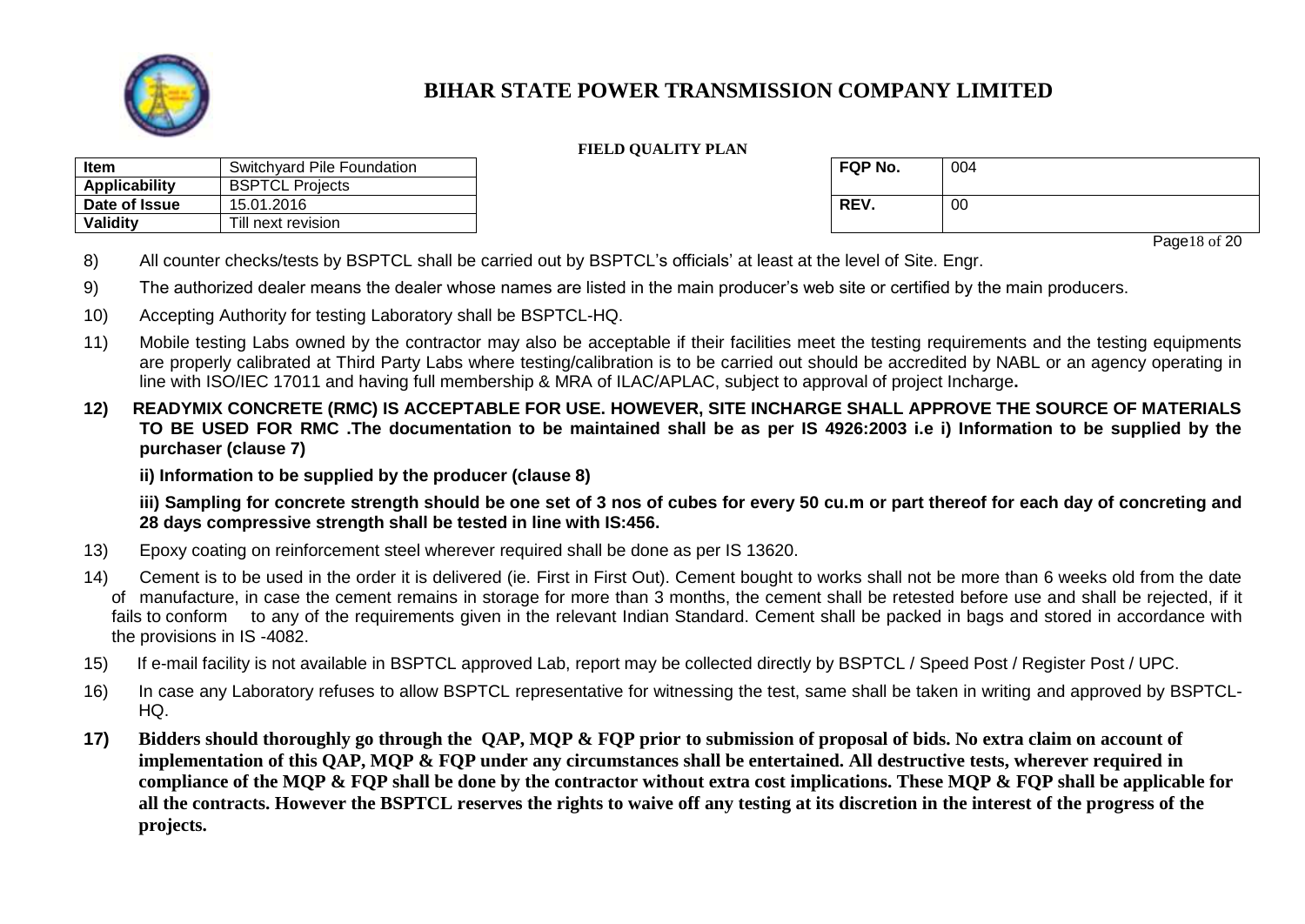

#### **FIELD QUALITY PLAN**

| Switchvard Pile Foundation<br><b>Item</b> |                        | <b>FQP No.</b> | 004 |
|-------------------------------------------|------------------------|----------------|-----|
| Applicability                             | <b>BSPTCL Projects</b> |                |     |
| Date of Issue                             | 15.01.2016             | REV.           | 00  |
| Validity                                  | Till next revision     |                |     |

| FQP No. | 004 |
|---------|-----|
| REV.    | 00  |

Page19 of 20

**Annex-7**

### **ENGINEERING GUIDE LINE FOR CHECKING / ACCEPTING SOIL INVESTIGATION REPORT :**

Following are the guide line for checking and accepting the soil investigation report:

The soil investigation shall be carried out in line with the Technical Specification. The detailed soil Investigation Report should be signed by the soil investigating agency, Line Contractor and BSPTCL's Site Engineer and following points should be checked in the soil investigation report :

- **1) Normal Locations :**
	- a) Soil investigation report should contain the bore Log sheet indicating the variation of different soil strata.
	- b) The Bearing capacity, Bulk density ( $\gamma$ ), Submerged Density( $\gamma_{\rm Sub}$ ), angle of repose ( $\delta$ ) in dry as well as wet condition and Angle of internal friction ( $\phi$ ) for different soil layers including at 3m depth shall be indicated in the Soil investigation report.
	- c) Present water table and history of variation of water table at the tower location shall be indicated in the soil investigation report.
	- d) Classification of foundation should be indicated based on the water table , Bearing capacity, Swelling Index, Soil type and the value of angle of repose  $(\delta)$  in line with parameters indicated in the standard foundation drawings.

### **2) River Crossing /Special Locations:**

- a) A sketch indicating profile of river crossing locations with borehole positions shall be indicated in the soil investigation report.
- b) Maximum discharge, Maximum velocity and Highest Flood Level (HFL) data (authenticated) of the river shall be enclosed in the Soil Investigation Report.
- c) Comprehensive Bore log Sheet indicating the depth of different Strata, Soil type , SPT value & water table for each bore hole is to be indicated in the soil investigation report.